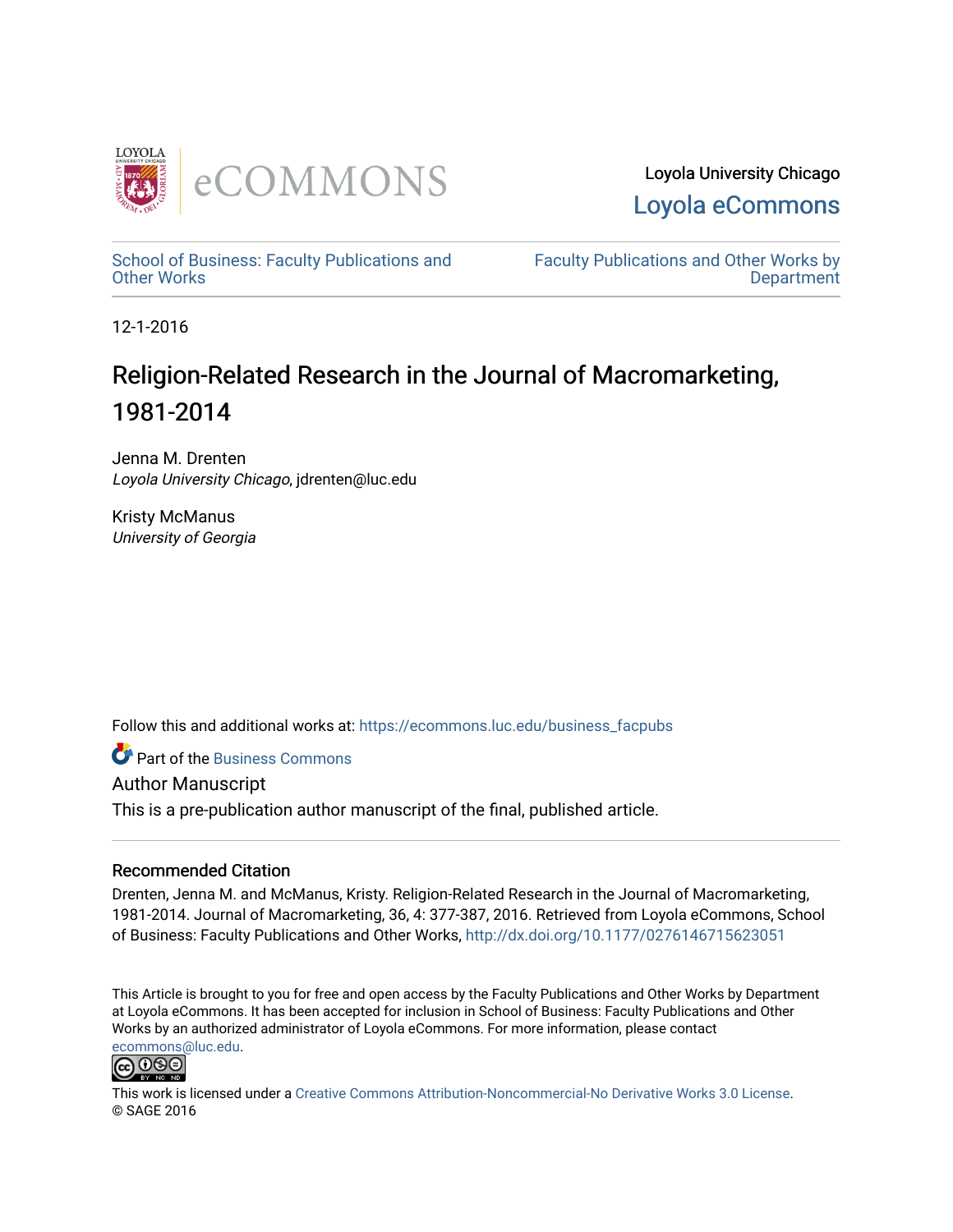Drenten, Jenna and Kristy McManus (2016), "Religion-Related Research in the *Journal of Macromarketing*, 1981-2014," *Journal of Macromarketing*, *36*(4), 377-387. Note: This is a preprint version. The final published version of the paper may reflect notable format and content changes.

# Religion-Related Research in the Journal of Macromarketing, 1981-2014

Jenna Drenten<sup>1</sup> and Kristy McManus<sup>2</sup>

# Abstract

This study provides a review of religion-related research published in the *Journal of Macromarketing* (JMK) from 1981 to 2014. A systematic review of the journal identifies 19 key articles at the intersection of religion and macromarketing. Both quantitative and qualitative approaches are utilized to review this body of work in terms of frequency, content, methodology, and authorship. Results reveal four categories of religion-related research in JMK: 1) the impact of religion on macromarketing issues, 2) the impact of macromarketing issues on religion, 3) religion as a theoretical perspective, and 4) religious groups/individuals as a research context. Opportunities for future research on macromarketing and religion are discussed.

# Keywords

religion; macromarketing; content analysis; literature review

<sup>1</sup> Loyola University Chicago, USA

\_\_\_\_\_\_\_\_\_\_\_\_\_\_\_\_\_\_

<sup>2</sup> University of Georgia, USA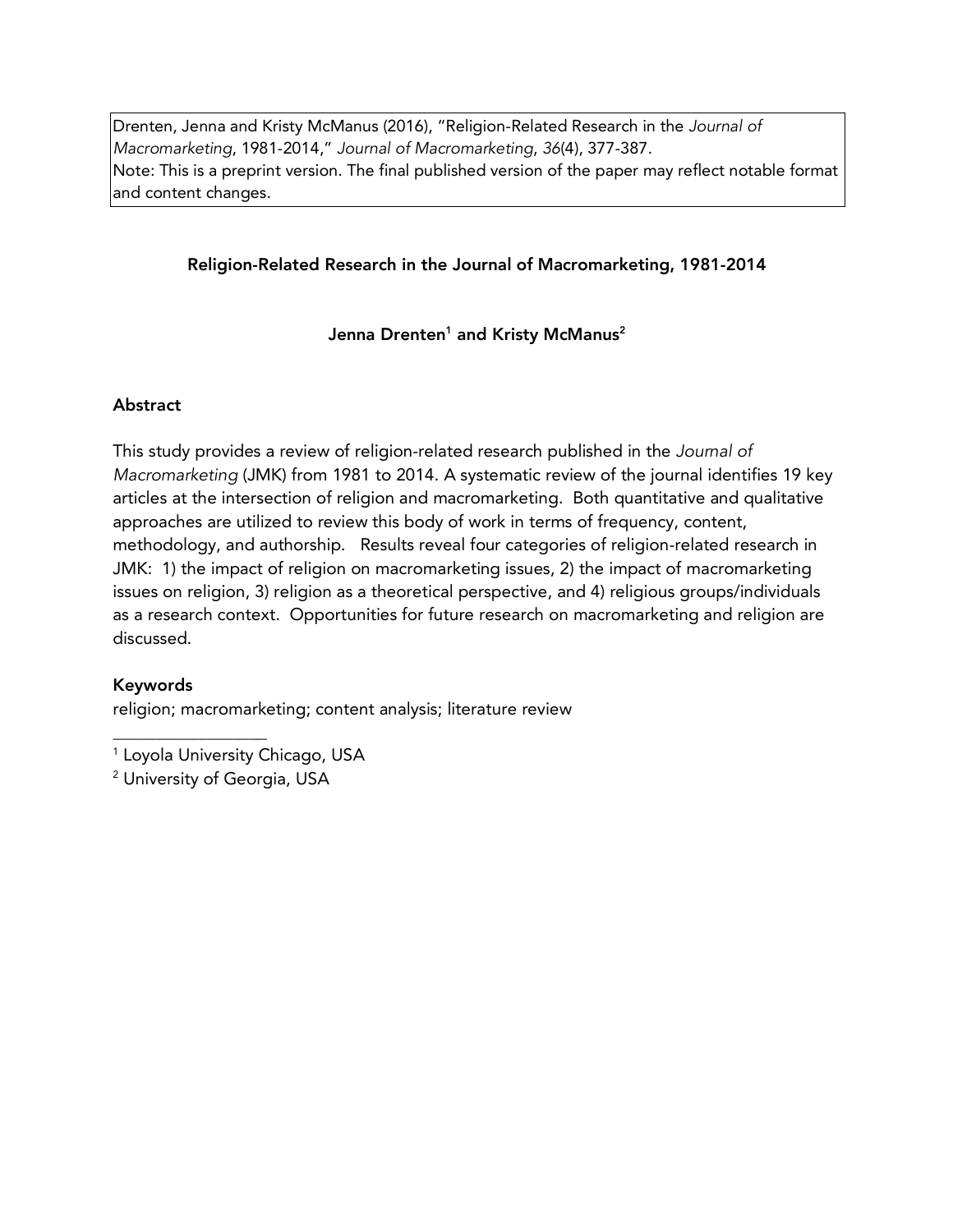#### Introduction

The *Journal of Macromarketing* (JMK) has a long, rich tradition of publishing research that "examines important social issues, how they are affected by marketing, and how society influences the conduct of marketing," according to its stated mission. Religion constitutes one of the world's most important social issues, unique in its cognitive, emotional, motivational, and behavioral aspects. Since its inception in 1981, JMK has supported the inclusion and consideration of religion in understanding the macromarketing landscape. The purpose of this paper is twofold. First, we aim to gain insight into and appreciation of how *Journal of Macromarketing* has shaped to our understanding of macromarketing and religion. Second, the review reveals areas in which scholarship is lacking at the intersection of macromarketing and religion. Following in the path of Jones and Shaw (2006), this literature review focuses specifically on JMK, examining 34 years of religion-related research in the journal in an effort to contextualize the contributions made in this current special issue on Religion and Macromarketing.

Religion provides a unique theoretical and substantive perspective in the field of macromarketing. Religion and the market have been indelibly linked throughout history: in the agoras of Plato's *Republic* and the quest for the 'good life'; in the *Holy Bible*'s pro-trade commandment of "thou shall not steal"; in the modern debate regarding 'religious freedom' for 21<sup>st</sup> century corporations. As Mittelstaedt (2002) states, "religion affects (1) what we trade, (2) how we trade, and (3) when and where trade occurs" (p. 7). Around the world, market systems are reciprocally shaped by the religion. Religion-related holidays can promote consumption (e.g., shopping for Christmas gifts) or restrict consumption (e.g., fasting during Yom Kippur). Religion-related values can drive advertising imagery and market regulations (e.g., alcohol advertisements banned in Saudi Arabia). Religion-related norms can predict product viability in a market (e.g., beef and pork are not offered at McDonald's in India). Religions themselves have become increasingly commercialized in the modern marketplace with the increasingly popularity of religion-related spokespersons (e.g., Christian televangelist Joel Osteen) and the marketing of religion-related goods (e.g., Kabbalah red string, candles and Kabbalah Water; Einstein 2008).

In his 1981 *Journal of Macromarketing* article, "What Constitutes Usable Knowledge in Macromarketing," Monieson paves the way for religion to have a home in macromarketing thought. Monieson suggests religion is a "philosophically laden" barrier to rationally constructed scientific systems, but to deliver research of value, "macromarketing has to develop into an open study able to incorporate these so-called enemies" (p. 18-19). Religion is indeed one of many historical antecedents providing structure to market systems (Mittelstaedt, Kilbourne, and Mittelstaedt 2006). However, in a postmodern culture, scholars suggest religion is of decreasing importance in consumers' market-driven lives (Arvidsson 2008; Brennan, Eagle, and Rice 2010; Firat and Vicdan 2008). Despite the decentralization and deconstruction of religious institutions, religion remains an important part of global consumer culture. Pew Research Center's Forum on Religion & Public Life estimates that there are 5.8 billion religiously affiliated adults and children around the globe, representing 84% of the 2010 world population of 6.9 billion (Hackett and Grim 2012).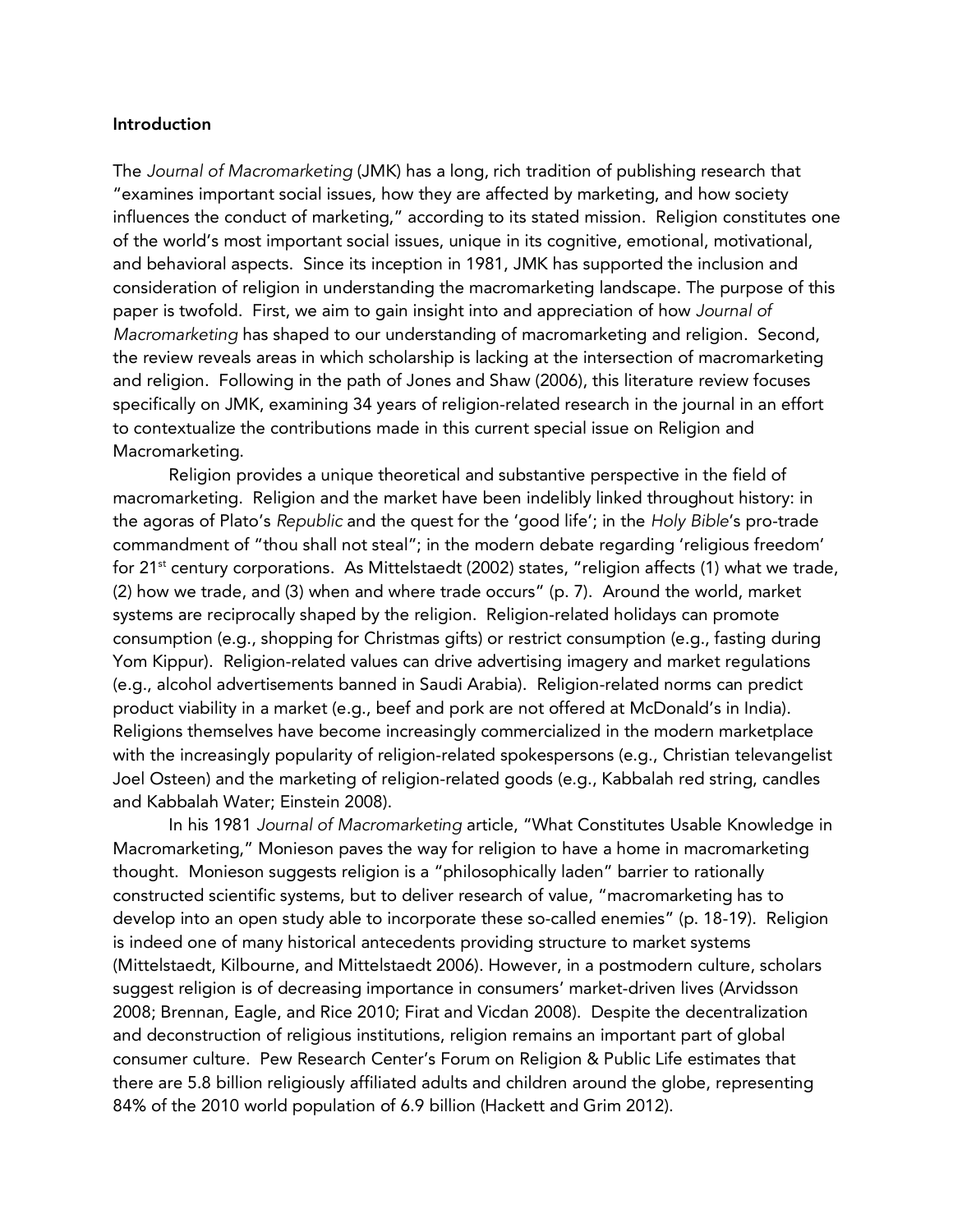A key challenge in studying religion is identifying and agreeing upon a conceptual definition of the term religion. The Oxford Dictionary alone presents three definitions. Indeed, theologians, philosophers, business ethicists, among others have argued the meaning of religion for centuries (Comstock 1972; Guthrie 1993; Smith 1962). Emile Durkheim (1915/1965) describes religion as "a unified system of beliefs and practices relative to sacred things" (p. 62). Clifford Geertz (1966) calls religion a "system of symbols, which acts to establish powerful, pervasive, and long-lasting moods and motivations in men by formulating conceptions of a general order of existence and clothing these conceptions with such an aura of factuality that the moods and motivations seem uniquely realistic" (p. 4). Many definitions use catchphrases like 'sacred' and 'supernatural,' but these terms fail to account for the complexity of religion as a lived experience within a cultural system (Idinopulos 1998). Moreover, the proliferation of definitions and misuse of the term conceptually obscures religion from other distinct constructs such as ideology and moral philosophy (Fitzgerald 2000). Therefore, for the purpose of this review, we borrow Hill and Hood's (1999) definition of religion as "phenomena that include some relevance to traditional institutionalized searches to acknowledge and maintain some relationship with the transcendent" (p. 5). This definition is applicable to the macromarketing context, acknowledging the interactive and systemic nature of religion and inclusive of world religions, indigenous religions, and emerging religious movements.

The purpose of this review is to gain a better understanding of the past, present, and future of religion-related research in the *Journal of Macromarketing*. Some of the questions we address include the following: How has the frequency of religion-related research published in JMK changed over time? What is the contextual nature of article published on macromarketing and religion in JMK? Which methodological approaches are used to study macromarketing and religion in JMK? What is the nature of authorship (e.g., career stage, university affiliation) among religion-related publications in JMK? Through answering these questions, we aim to provide a foundation for future research at the intersection of religion and macromarketing.

First, we outline the methodology for this review. To that end, we identify the inclusion criteria for selecting articles analyzed in the review and measures by which the articles are analyzed. Next, we discuss the frequency of religion-related research publication in JMK over the entire thirty-four-year time period – identifying 19 key articles. More detailed analysis follows organized by the three categories of measures: content, methodology, and authorship. Lastly, we close by identifying three primary areas in which future research is warranted.

#### Methodology

#### *Inclusion Criteria*

To assess the significance of religion-related research in the *Journal of Macromarketing*, we searched all issues of the journal for religion-related keywords including the following: *religion*, *religious*, *spiritual*, *spirituality*, *faith*, *God*, and *gods*. To ensure an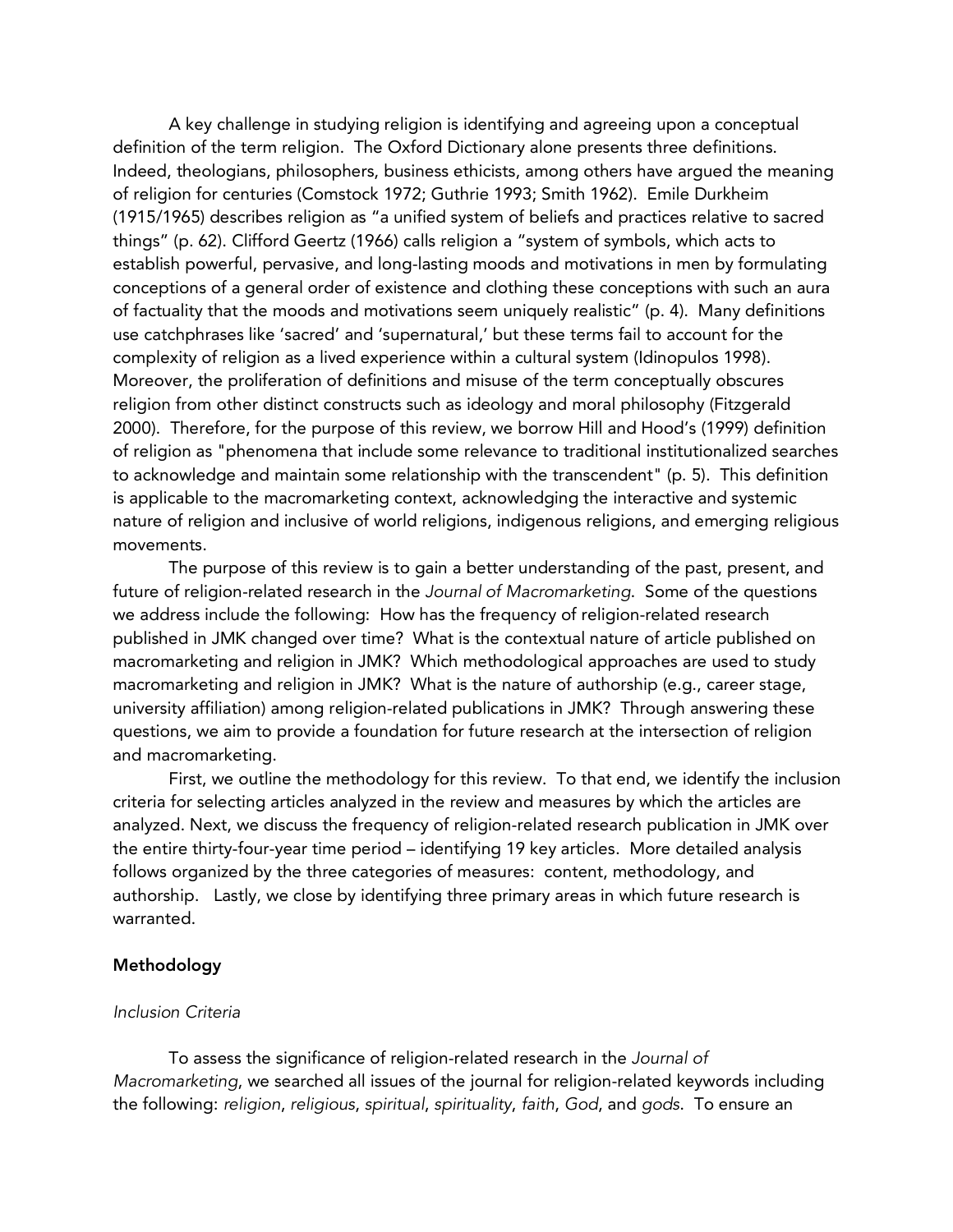exhaustive review of the journal, a follow-up search was conducted utilizing terminology from the five widely recognized world religions – Buddhism, Christianity, Hinduism, Islam and Judaism – as well as other religious categories including religiously unaffiliated (e.g., Agnostic, Atheist), folk and tribal religions (e.g., African traditional religions, Chinese folk religions, Native American religions, Australian aboriginal religions), and other religions (e.g., Baha'i faith, Taoism, Sikhism, Wicca), according to classifications from Pew Research Center's Forum on Religion & Public Life (Hackett and Grim 2012). Book and media reviews, editorials, conference proceedings, and calls for papers were excluded. Special issues and invited commentaries were included in the analysis. The result yielded 104 articles, after eliminating overlapping articles.

In line with previous literature reviews on macromarketing topics (e.g., historical research, Jones and Shaw 2006; marketing ethics, Nill and Schibrowsky 2007), each of the articles was evaluated to determine whether it was fundamentally related to religion. Given religion's role in as an influential factor in market systems, it is not surprising that many macromarketing articles mention religion as a contextual consideration. However, for the purpose of this review study, only articles which explicitly use religion-related constructs or concepts within the primary text were included. Articles in which religion was discussed only briefly to provide historical context were eliminated from the dataset. To illustrate, Ferrell and Ferrell (2008) suggest the roots of distributive justice can be traced back to Judeo-Christian, Catholic, and Eastern religions; however, this is not a central to the development of their framework for macromarketing ethics. Rather, in this case, religion provides historical context for the evolution of marketing ethics (Hunt and Vitell 2006; Laczniak and Murphy 2006; Mittelstaedt 2002). Each author independently coded each of the articles for relevance with regard to religion (i.e., 1 = religion-related relevance, 0 = no religion-related relevance). An article was considered relevant based on the extent to which religion was central in the core content of the article, including its theoretical approach (e.g., theological perspective as theoretical framework), methodological approach (e.g., sacred text as data source, religious group as sample of intereset), and macromarketing contribution (e.g., addressing religion as a central element in the market system). Following procedures outlined by Nill and Schibrowsky (2007), two people coded the data at the article level. To estimate inter-rater reliability, we calculated a consensus estimate for the percent of agreement resulting in a reliability measure of 85.2% consensus between the independent coders, placing reliability above the recommended 70% threshold (Stemler 2004). Intercoder disagreements were resolved through discussion. Articles deemed highly religion-related in one or more of these categories remained in the final sample. This procedure resulted in a final total of 19 articles published in the *Journal of Macromarketing* between 1981 and 2014.

#### *Measures*

Each of the 19 articles were individually analyzed and independently coded based on four categories of measures: frequency, content, methodology, and authorship. Frequency identifies each article's order of chronological appearance. Article content indicates its scope of religion-related research in terms of JMK's stated mission to examine "important social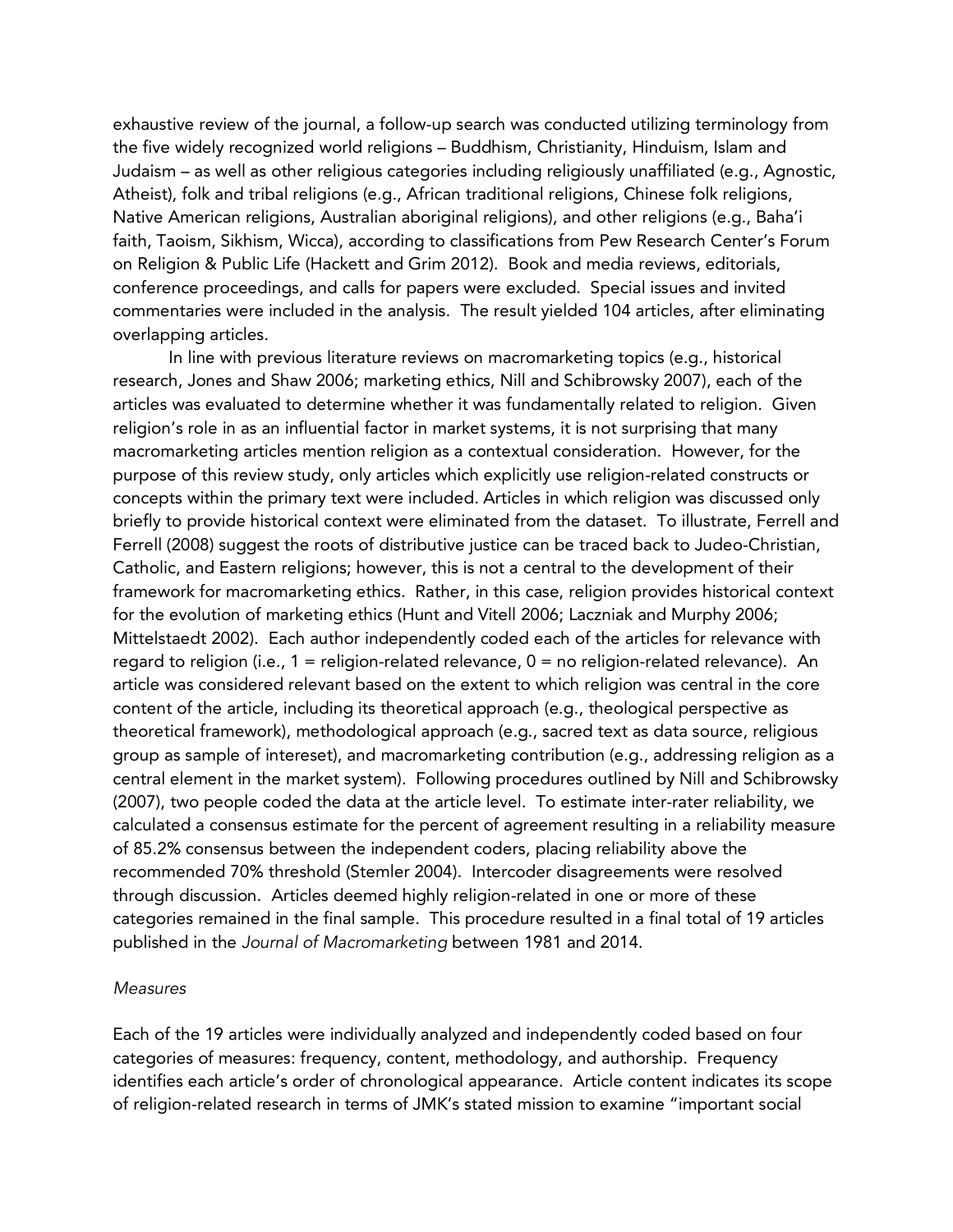issues, how they are affected by marketing, and how society influences the conduct of marketing." Methodology captures the breadth of empirical approaches used to examine religion and macromarketing. Lastly, given the beneficial role of global author diversity in marketing scholarship (Stremersch and Verhoef 2005), article authorship assesses the institutional background and geographical representation of authors. These measures were selected to systematically capture the nature of religion-related research in JMK.

*Frequency*. Exploring the frequency of which religion-related articles appear in JMK is insightful from an evolutionary perspective, in line with Jones and Shaw's (2006) review of historical research in the *Journal of Macromarketing*. Frequency analysis provides a snapshot of how religion-related scholarship in JMK has progressed since the journal's introduction in 1981. To identify each article's order of appearance, we used its original, printed publication date.

*Content.* To measure content diversity, we developed a three-pronged classification scheme including 1) macromarketing topic, 2) relevance of religion, and 3) religious perspective. First, to assess the macromarketing topic, we adapted the list of important subcategories in macromarketing literature set forth by Shapiro, Tadajewski, and Shultz (2009). Their list of categories was condensed and reconfigured to ten final subcategories of macromarketing scholarship (see Table 2). Second, to specifically evaluate the relevance and role of religion in each article, we developed an emergent classification scheme following an iterative hermeneutic analysis method to discover common underlying themes among the articles (Spiggle 1994; Thompson 1997). The advantage of this iterative process is that "it permits the development of provisional categories, constructs, and conceptual connections for subsequent exploration" (Spiggle 1994, p. 495). That is, the content of the articles was not analyzed with a predetermined structure or schema; rather meaningful categories emerged from the data. A succinct but comprehensive categorization scheme for the relevance of religion in each article emerged from the data, including 1) the impact of religion on macromarketing issues, 2) the impact of macromarketing issues on religion, 3) religion as a theoretical perspective, and 4) religious groups/individuals as a research context. Third, to examine the religion or religious perspective of interest, we coded each article for focal religion (e.g., Catholicism, Islam, Judaism). Again, the religious categories emerged from the sample of articles rather than a predetermined set of categories.

*Methodologies*. To assess the variety of methodological approaches used within the studies, we first classified articles as empirical, conceptual, and other (e.g., invited commentary). We further categorized the empirical category into three subcategories quantitative, qualitative, and mixed method—adopted from DeBerry-Spence, Ekpo, Adelakun, and Gunay (2013). Lastly, we closely examined the data collection and analysis methods of each article.

*Authorship*. To examine the diversity of authors who contribute religion-related macromarketing research, we adapted DeBerry-Spence, Ekpo, Adelakun, and Gunay's (2013) coding scheme for authorship. We examined the institutional background of the authors (e.g., academic, nonacademic), the rank of each author (e.g., doctoral student, full professor), the country of institutional employment for each author, and if applicable, the religious affiliation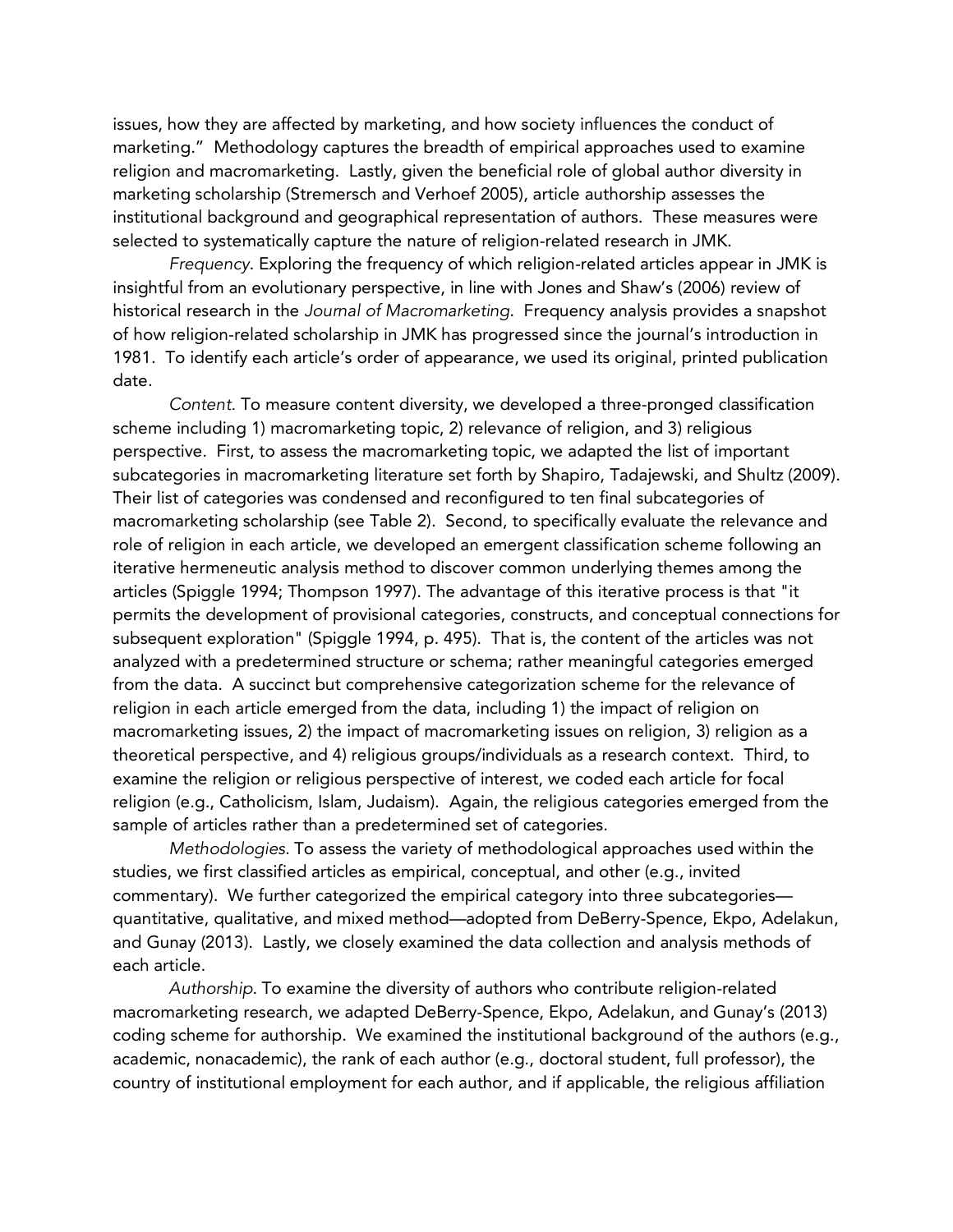of each institution. All authorship data were collected based on each author's position at the time of publication.

# Findings and Discussion

The procedure outlined above resulted in 19 articles published in the *Journal of Macromarketing* between 1981 and 2014 with religion-related foundation, focus, or findings (see Table 1). These articles serve as the data used for this review. Here, we present results from our content analysis of these 19 key JMK religion-related papers. Tables and figures are provided throughout the findings and discussion section, which is organized by four categories:

- Frequency: How has the frequency of religion-related research published in JMK changed over time?
- Content: What is the topical nature and scope of articles published on macromarketing and religion?
- Methodology: What methodological approaches are utilized to study macromarketing and religion?
- Authorship: Who publishes research on macromarketing and religion?

[Insert Table 1 about here]

# *Frequency*

Despite the importance of religion emphasized by early macromarketing scholars (e.g., Monieson 1981, Carmen 1982), the presence of religion-related research in JMK was almost nonexistent in the first two decades of the journal's publication (see Figure 1). The early 2000s appear to be a turning point for religion-related research in the *Journal of Macromarketing*, as only three religion-related articles were published prior to the turn of the  $21<sup>st</sup>$  century. Religion research in JMK after the year 2000 saw a 433% increase relative to the previous two decades. This is particularly of interest given the timing of Mittelstaedt's (2002) seminal paper providing a framework for understanding the influence of religion in macromarketing. Still, the increases are incremental. Within the 34-year span considered here (1981-2014), the maximum number of religion-related articles published in JMK in any given year is three (e.g., 2001 and 2012).

[Insert Figure 1 about here]

*Content*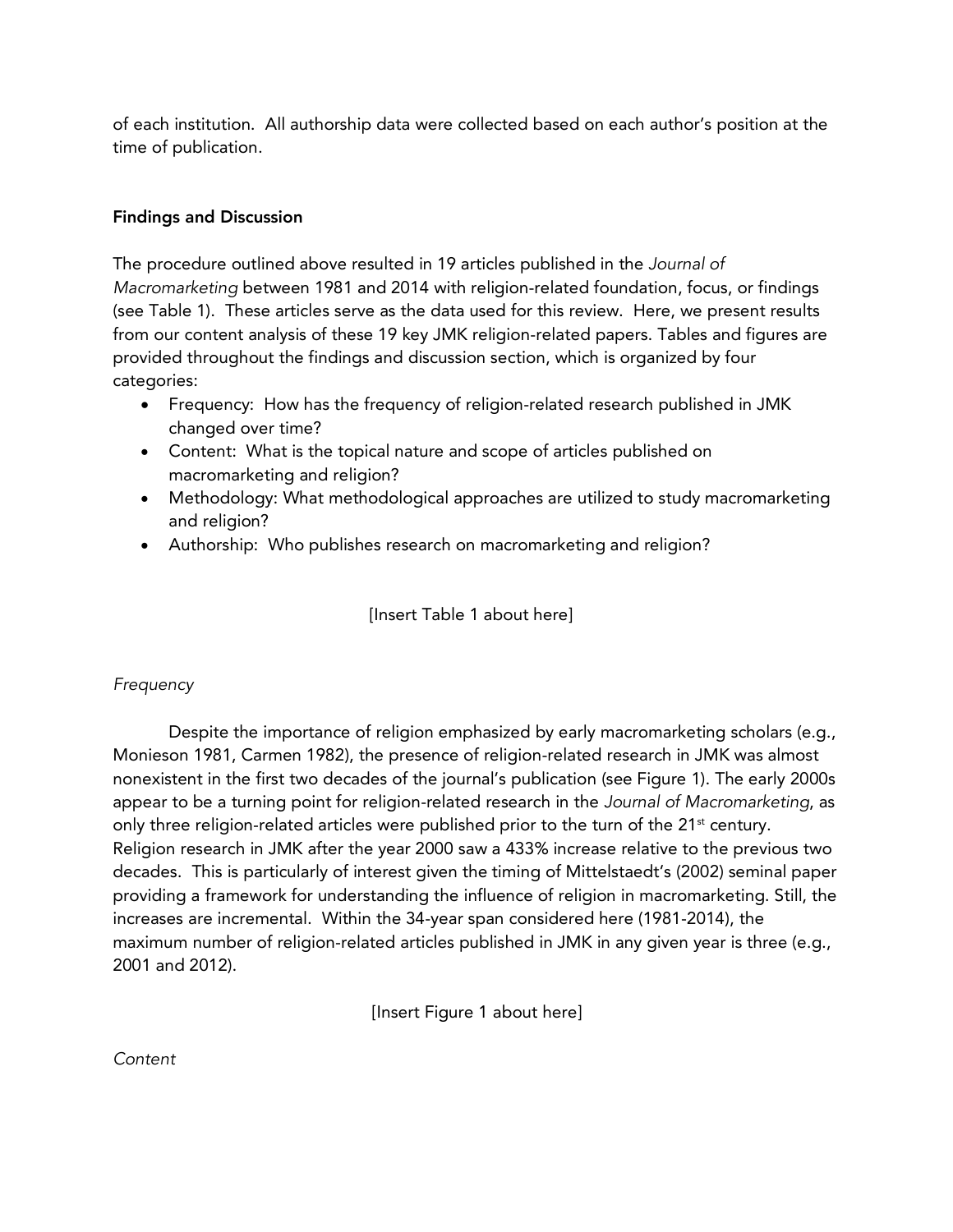*Macromarketing Topic*. We classified each article using an adapted classification scheme of important subcategories in macromarketing literature set forth by Shapiro, Tadajewski, and Shultz (2009) (see Table 2). Over half of the religion-related articles in JMK relate to consumer culture and behavior. This is not surprising given religion's historical influence on shaping culture and guiding human behavior (Dawson 2013). Market system dynamics and globalization represent the second and third most related research areas, respectively, in terms of religion and macromarketing. In particular, recent articles (e.g., Shechter 2011; Cayla and Elson 2012; Eckhardt and Mahi 2012; Takhar, Maclaran, and Stevens 2012) examine the reciprocal and interactive role of religion in shaping consumer behaviors and market systems in response to an increasingly globalized marketplace. Recent research aims to understand how, when, why, and to what extent consumers must navigate tensions between long-standing, institutionalized religious beliefs (e.g., food selections, clothing choices, family dynamics) and the modern, global marketplace (e.g., new technology, foreign foods, cross-cultural entertainment). With one exception, all articles published on religion as it relates to classic macromarketing topics including marketing ethics, quality of life marketing, and distributive justice were published prior to Mittelstaedt's 2002 seminal paper on religion and macromarketing. It appears as though the tenor of religion and macromarketing research shifted in the early 2000s toward market system dynamics, globalization, and consumer culture. Three of the 19 religion-related articles in JMK explore topics central to marketing history. For example, Krisjanous (2014) examines the history of social marketing by providing a case analysis of evangelist General William Booth and his religiously driven mission to improve quality of life in England's 19<sup>th</sup> century match factories. It should be noted some articles in the initial sample studied marketing during religiously significant eras (e.g., "Biblical times"; Hull 2008); however, such papers were deemed historically significant but not religiously significant. Surprisingly, only one article to date evaluates the connection between religion and sustainability or environmental issues, despite current macromarketing interest surrounding sustainability (e.g., JMK Special Issue on Sustainability Megatrend; Prothero and McDonagh 2015). Friedman (2001) briefly comments on how Jewish culture, values, and ideas influence environmental responsibility and wasteful consumption in particular; however, no articles use sustainability as a primary macromarketing perspective from which to explore or apply the role of the religion.

#### [Insert Table 2 about here]

*Relevance of Religion*. The relevance and role of religion in each article was characterized by four emergent themes: 1) the impact of religion on macromarketing issues, 2) the impact of macromarketing issues on religion, 3) the theoretical perspective of religion, and 4) religious groups/individuals as a research context (see Table 3). Six articles examine the role of religion in macromarketing. That is, these articles seek to understand how religion shapes macromarketing. For example, Friedman (2001) outlines the role of Judaism on marketing and business practices, including sustainability, marketing ethics, and corporate social responsibility. This directional relationship from religion to marketing is represented in six of the 19 religion-related articles in JMK. Two articles examine the opposite directional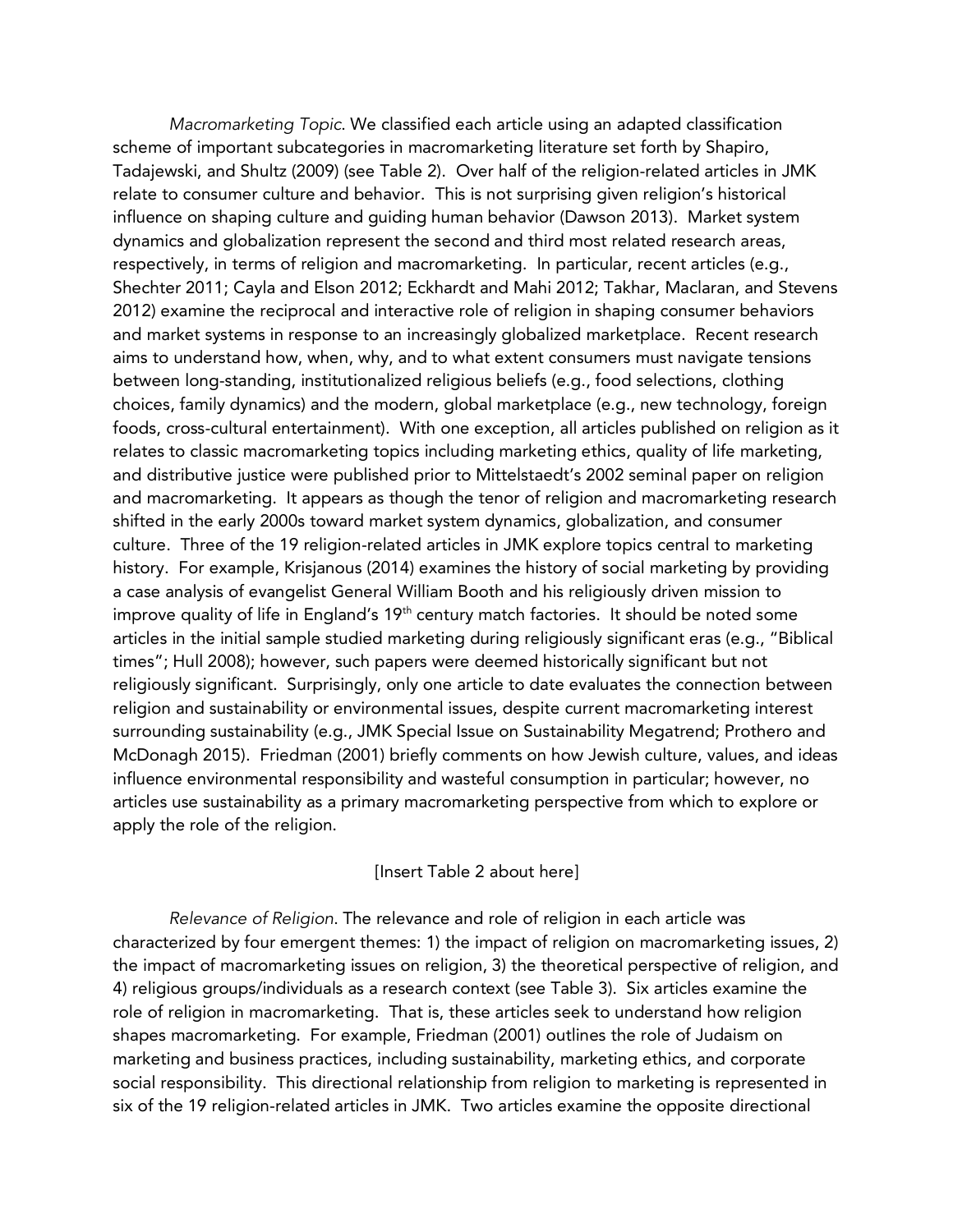relationship: the impact of macromarketing on religion. These articles aim to understand how macromarketing issues such as globalization (Kale 2004) and tourism marketing (Llamas and Belk 2011) influence religion. For instance, Llamas and Belk (2011) examine the marketization of Tibetan Buddhism as part of an overarching remaking of the Chinese county Zhongdian into the fictional idyllic location of Shangri-La. The authors explore how marketing practices are applied to Buddhism in order to enhance the location's perceived authenticity, sacredness, and mysticism among tourists. Kale (2004) examines how globalization has influenced trends in modern spirituality and religion. Six articles demonstrate the common theme of using religion from a theoretical perspective. These articles do not necessarily study religion itself; however, they pointedly examine macromarketing through the lens of religion. For example, in his review essay, Holbrook (2001) uses evangelism as a metaphor for the modern marketplace – marketers preach and consumers worship. Such articles lean on teachings and perspectives from religions from a theoretical framework through which to examine macromarketing issues. Hill (2002) uses agape love, the concept of other-centered love derived from the Judeo-Christian tradition, as a foundational perspective for developing a new love-as-resource framework addressing support for impoverished consumers. Lastly, five of the 19 religion-related articles in JMK primarily use religious groups or individuals as a research context. These articles aim to understand the lived experiences of religious consumer groups or individuals. For example, Tadajewski (2009) identifies marketing scholar Wroe Alderson's Quaker belief system as a key impetus in his trip to Russia during the Cold War and the role of Quakerism played in his individual life. Other articles examine particular religious groups. For example, Takhar, Maclaran, and Stevens (2012) discuss the influence of the Bollywood film genre as an important cultural reference point for young third generation British Sikhs seeking to understand more about their Indian roots.

#### [Insert Table 3 about here]

*Religions of Interest*. An examination of the focal religion or religious perspective of interest (e.g., Catholicism, Islam, Judaism) in each article uncovered 12 religions discussed in the 19 religion-related papers published in JMK (see Table 4). Christian faiths dominate the discussion of religion and macromarketing. Protestant, Evangelical, Catholic, Mormon, Quaker, and Puritan faith traditions account for more than half of the articles. Three articles discuss more than one religion; however, only one article approached the multiple religions from a comparative perspective. Two articles, Mittelstaedt (2002) and Kale (2004), discuss religion and spirituality in a general sense; however, Mittelstaedt (2002) does note that examples in his framework are "limited to monotheistic, Abrahamic religions" (p. 14).

[Insert Table 4 about here]

#### *Methodologies*

Of the 19 religion-related articles published in JMK, over three-fourths are empirical (see Figure 2). Three articles are conceptual, and one is a review essay. All conceptual articles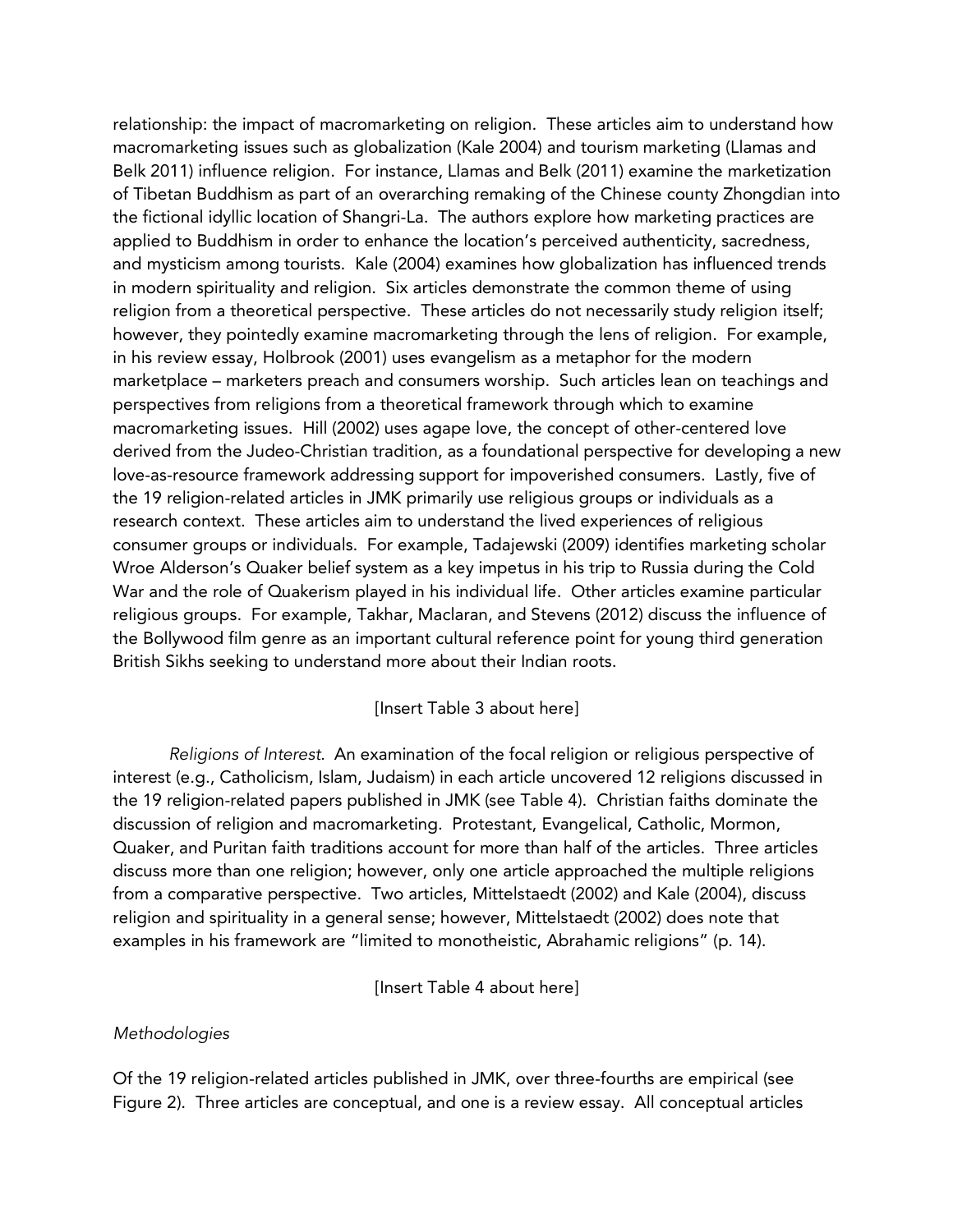were published prior to 2003. Further investigation of the methodological approaches used to explore macromarketing and religion reveals a dearth of quantitative papers pertaining to religion. All empirical papers use qualitative approaches (see Table 5). That is, none of the religion-related papers in JMK use quantitative methods. Text analysis is the most widely used qualitative approach, representing 11 of the 19 religion-related articles in JMK. Most commonly, articles utilizing a text analysis approach use religious texts (e.g., Talmud, Midrash, and Torah; Friedman 2001) or written diaries and journals from religious persons (e.g., written memoirs from Jewish Holocaust survivors; Klein and Hill 2008). After text analysis, interviews and ethnography represent the preferred empirical methods used to study religion and macromarketing. Six of the 15 empirical articles employ multiple qualitative methods; however, none of the papers use a mixed methods approach (i.e., qualitative and quantitative).

[Insert Figure 2 about here]

[Insert Table 5 about here]

#### *Authorship*

The majority of the authors are academics in the field of marketing. Only two of the authors were in industry at the time of publication, but both hold doctorates and previously worked in academia prior to their publication. Four of the authors published multiple works that were analyzed in our study, yet each was considered for each publication, as rank and university affiliation did change for some of the authors between publications.

When examining ranks, approximately half of the authors were full professors or emeritus at the time of publication (see Table 6). All doctoral students co-authored with full professors at their own university. Only two of the papers were single authored by an Assistant Professor (Mittelstaedt 2002; Tadajewski 2009). These numbers indicate a trend towards authors tackling these types of religion-focused publications later in their academic careers. Dixon (2001) published his paper as an independent scholar, after a 45-year academic career as a professor of marketing at several universities.

[Insert Table 6 about here]

Interestingly, of the papers analyzed in this study, only three faith-based universities were represented in the publications: Marquette University, University of Portland, and Villanova University – all in the United States of America and all Roman Catholic universities (see Table 7). While some connections may exist between an author's institutional religious affiliation and his or her publication topic, the data do not support statements of direct correlation between the two. For instance, as a professor at Marquette University, Gene R. Lacznaik published two papers (i.e., Klein and Lacznaik 2009, Lacznaik and Klein 2010) investigating Catholic Social Teaching. At first consideration, it may appear that Marquette University's Catholic affiliation may have influenced Lacznaik in these works, but it should be noted that Thomas A. Klein, the co-author on both of the works, was not publishing from a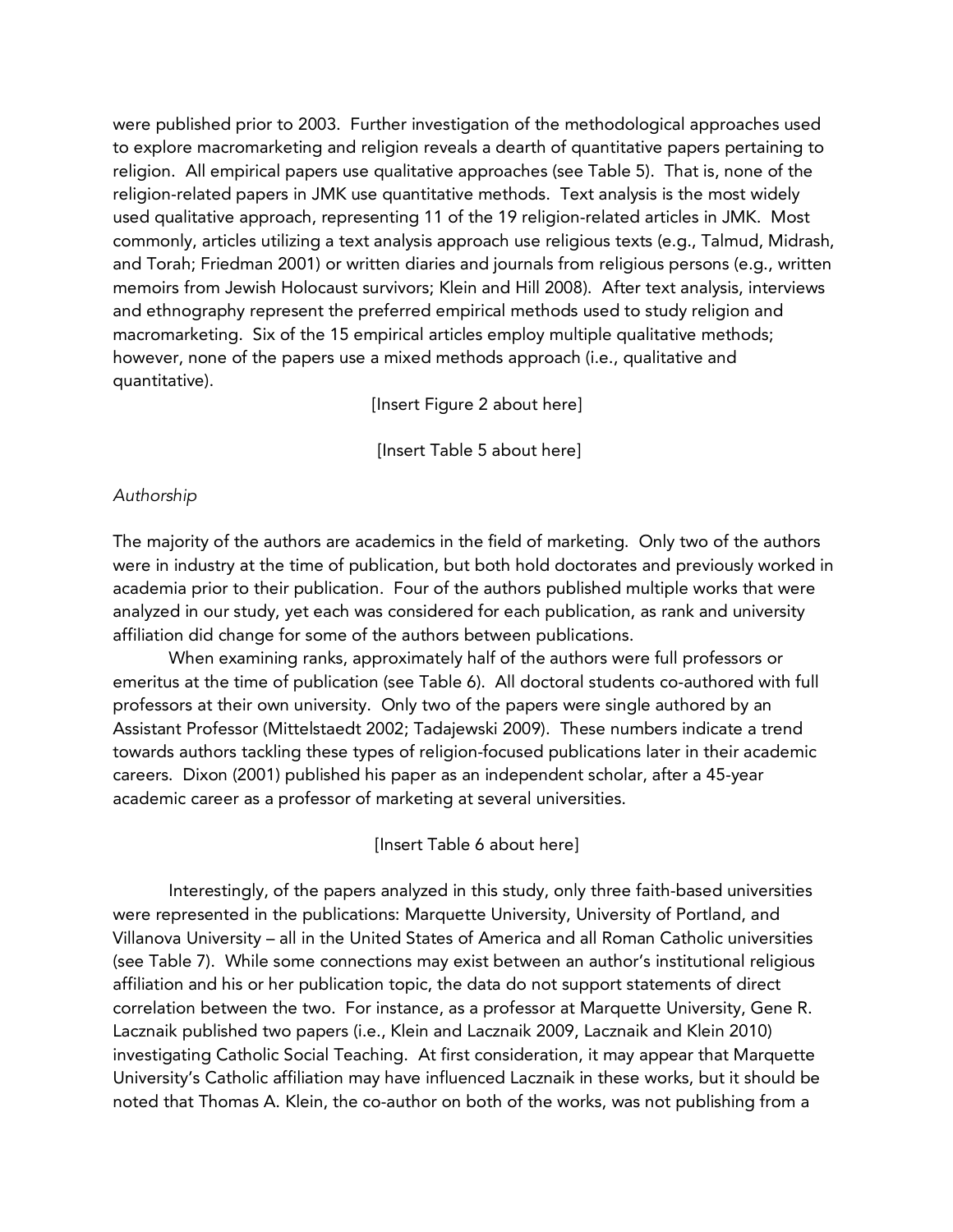religious based university. In fact, Klein published three of the papers analyzed in our study, the highest number of the papers from any of the authors, yet he was not affiliated with a religious university for any of these works. Furthermore, Ron Paul Hill published two different works (Hill 2002; Klein and Hill 2008) from two different Catholic Universities, and neither of these works center specifically on Catholicism. Based on these findings, we do not see a high correlation between religious university affiliation and publications reflecting these specific affiliations.

#### [Insert Table 7 about here]

The majority of authors, 18 of 30 analyzed in this study, published their works while representing American universities or businesses. The other authors came from a variety of universities throughout the world. The various countries outside of the U.S. include the United Kingdom, Australia, New Zealand, Canada, Israel, Singapore, and Spain (see Table 8). Again, in this analysis, individual authors that published multiple papers were considered for each individual publication, as some authors published at different universities, in different countries. One author, Donald F. Dixon, was retired at the time of publication and considered an "independent scholar" in his publication. Dixon worked as a professor at a variety of universities throughout the world during his career.

The data do not provide evidence to support any correlational or causal relationship between geographic location and religion-related research. That is, religion-related research is not necessarily driven by an author's geographic location. For example, Shechter (2011) published from Israel, which is declared to be a Jewish State, yet his publication addresses Saudi Arabian consumer society with regard to Islamic religious influences. It could be noted that the majority of countries from which these papers originated offer basic religious freedoms, which may more easily advance these types of religion-related studies.

#### [Insert Table 8 about here]

#### Current State of the Literature and Future Directions

This review of religion-related research in *Journal of Macromarketing* offers insight into its past, present, and future. Although religion was initially recognized as an important factor in macromarketing scholarship (e.g., Monieson 1981), religion-related research has only recently begun to develop in JMK with over half of the religion-related papers in JMK published within the past decade. One conclusion that can be drawn from our review is the existing research on macromarketing and religion in JMK can be considered sluggish, at best. Nonetheless, in practice, religion has been and continues to be a major factor in worldwide marketplace transformations. At its core, macromarketing research acknowledges the role of broad cultural and environmental factors in shaping the marketplace. However, as macromarketers, we must not disregard the reciprocal nature of this relationship. In this case, religion influences marketing, which in turn influences religion.

Findings from this review suggest religion is of interest to macromarketing scholars, but to date, much of the current research focuses on how religion shapes marketing and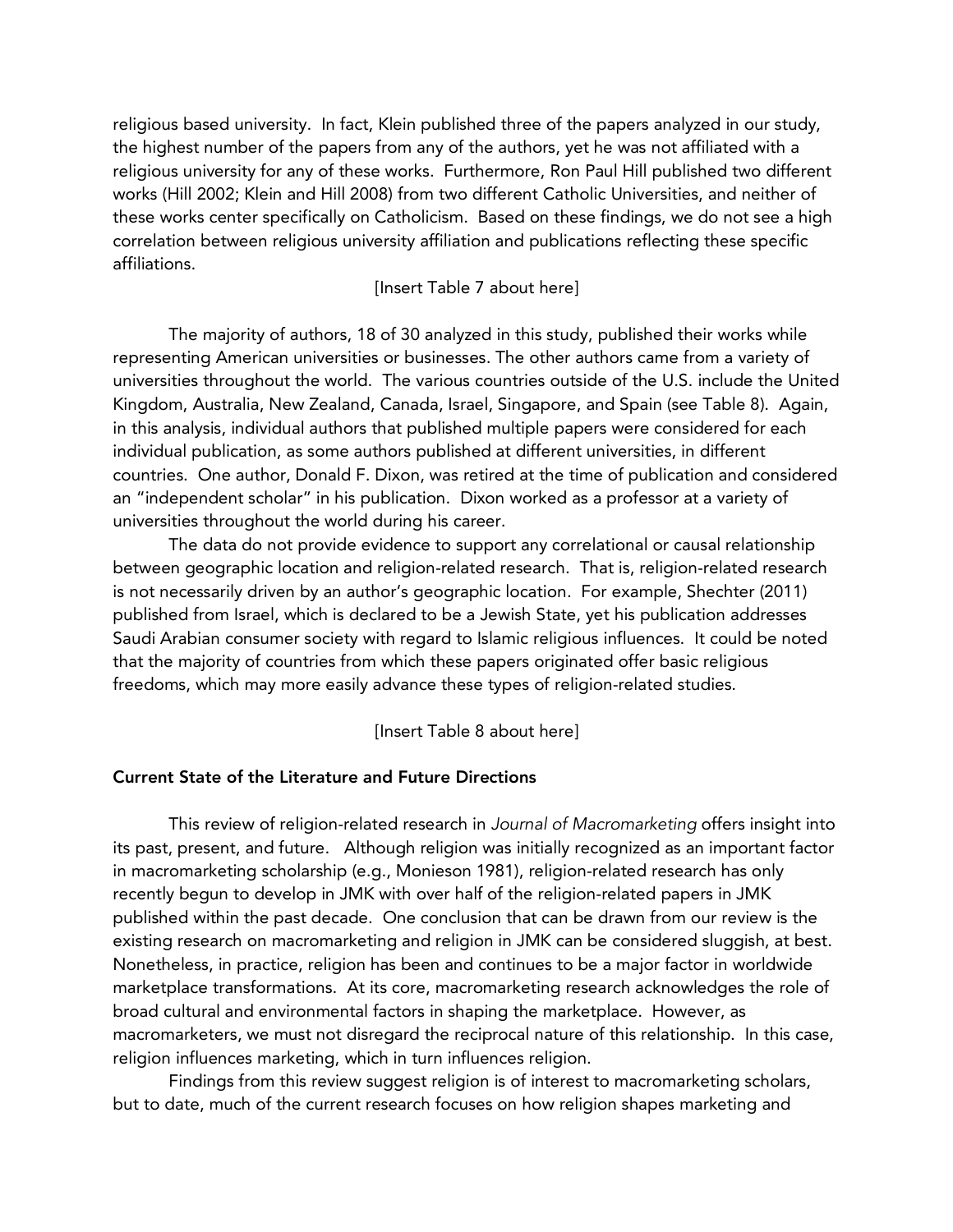markets, rather than providing a well-rounded, all-encompassing perspective of the interactivity between religion and the market. Our review shows the majority of religionrelated research in JMK is centered on monotheistic, mainstream religions and primarily approaches the study of religion from a qualitative or conceptual perspective.

This review of religion-related research reveals three areas in which more research is needed to better understand the relationship between religion and macromarketing: 1) the influence of marketing on religion, 2) the representation of religious groups in the literature, and 3) the diversification of methodological (e.g., quantitative) and substantive (e.g., sustainability) perspectives from which to explore religion.

First, despite Mittelstaedt's (2002) religion framework identifying this as a key area of interest for religion and macromarketing research, few scholars explore how marketing influences religion. The question remains: how do such marketplace transformations reciprocally influence religion? More research exploring how marketing erodes, advances, or sustains religious structures and consumers' religious practices is needed. Kale's (2004) article is exemplary in its attempt to capture how globalization has influenced religious practices worldwide. Particularly in postmodern cultures in which religious institutions are increasingly decentralized (Granger, Lu, Conduit, Veale, and Habel 2014), scholars are primed to explore how markets and marketing reciprocally influences religion. In today's market, the lines between religious institutions and for-profit corporations are becoming increasingly blurred. For example, in America, for-profit companies such as Hobby Lobby and Chick-fil-A have distinguished their corporate identities and positioning through religious practices (Oppenheimer 2013). Such organizations have stirred controversy for mixing marketing and religion (Kuzma, Kuzma, and Kuzma 2009); however, little academic research exists understanding how faith-based marketing practices influence religious structures and consumer culture.

Second, a greater diversity of representation in types of religion is warranted in future macromarketing research. Previous religion-related macromarketing research largely ignores the religiously unaffiliated (e.g., Agnostic, Atheist), folk and tribal religions (e.g., African traditional religions, Native American religions, Australian aboriginal religions), and other religions (e.g., Wicca). These religious groups warrant examination through the lens of macromarketing. For instance, about 16% of the worldwide population identifies as religiously unaffiliated (e.g., Atheist, Agnostic); yet, a recent study found religiously unaffiliated Americans continue to partake in religious communities for a variety of social, moral, and cultural motives (Ecklund and Lee 2011). Grierson (2012) points out that this phenomenon is most prevalent in faith-based countries, where failure to visibly support a religious institution (e.g., church, synagogue, mosque, temple) could negatively impact an individual's economic or social standing in the community. In an effort to advance macromarketing knowledge, future research should challenge and refine the conceptual underpinnings of 'religion' and aim to better understand what constitutes a 'religious group' in the postmodern marketplace. Sociologists and religious scholars have tried to establish clear markers (e.g., leadership, size, organization, membership) differentiating mainstream religious groups from alternative or emerging religious movements (Miller 1995). Understanding a more extensive range of traditional, nontraditional, and emerging past, present, and future religions from a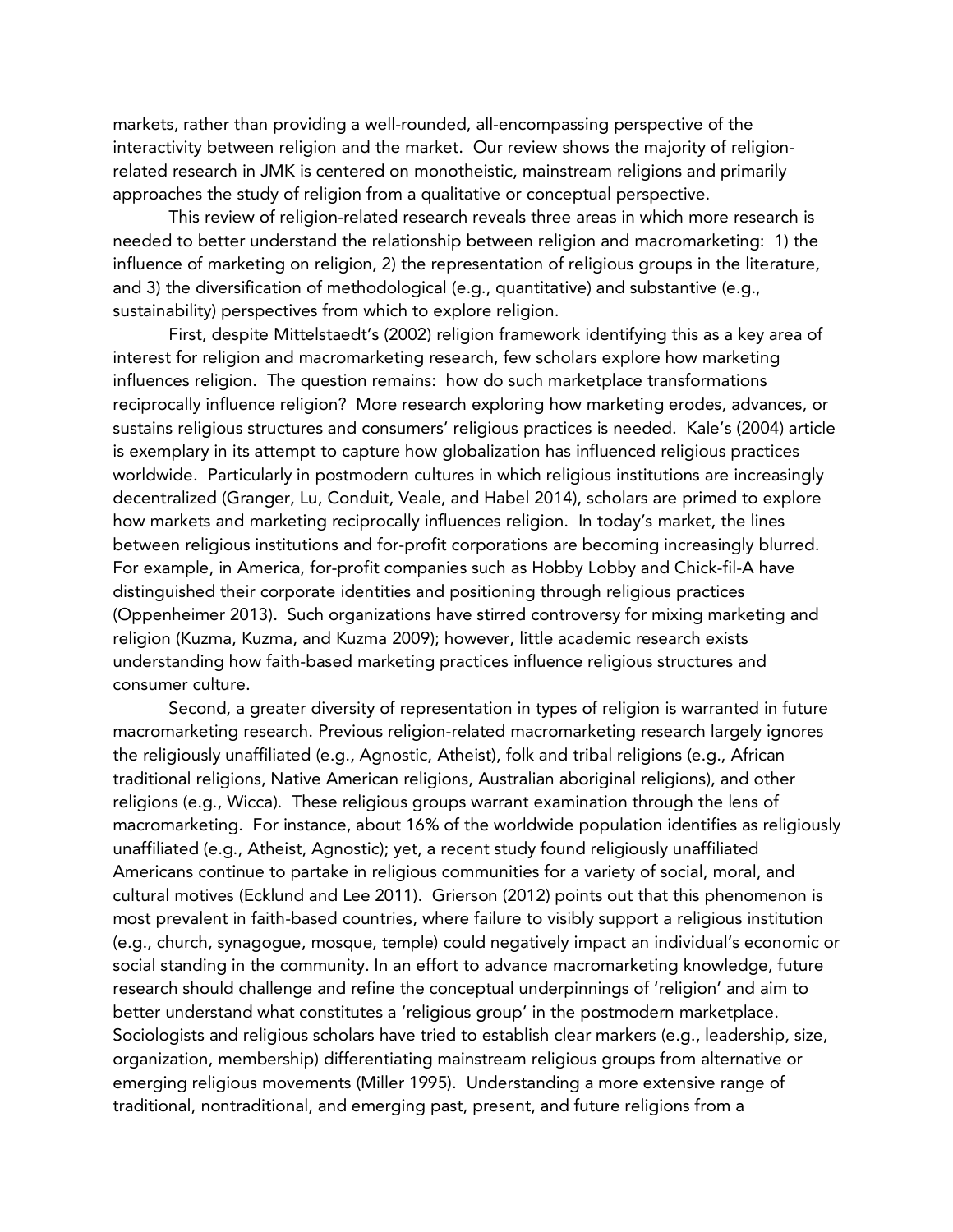macromarketing perspective will allow for greater comparative insights in macromarketing scholarship (e.g., comparative ethical codes across religions, comparative perceptions of quality of life based on religious practices).

Third, a key takeaway from our analysis lies in identifying methodological and substantive areas in which religion research in JMK is lacking. None of the religion-related research published in JMK to date examines religion from a quantifiable perspective. The *Journal of Macromarketing* aims to deliver research from diverse theoretical and empirical qualitative and quantitative—perspectives. Therefore, the dearth of quantitative research and empirically testable theoretical contributions is surprising. Future macromarketing research can build upon the rich history of qualitative religious research in JMK to measure the impact of religion in the marketplace. A substantive area in which religion and macromarketing research is lacking lies in sustainability and environmental issues. While some research has touched upon sustainability briefly (i.e., Friedman 2001), no research to date examines environmental issues through the lens of religion. Research has only begun to emerge tying religion to sustainable consumption (Minton, Kahle, and Kim 2015). Future research in should build upon the growing foundation of sustainability literature in JMK (see Shapiro 2006) to incorporate religion into the discussion.

This review of 34 years of religious research in the *Journal of Macromarketing* provides a barometer for understanding the state of current macromarketing scholarship and the potential for future contributions. While interpretations are presented from the perspective of the authors, readers are encouraged to review the religion-related research highlighted in this article in order to distill insights of their own for future research. The contribution of this article lies in tracing the evolution of religion research in the *Journal of Macromarketing* to reveal gaps in the literature, and more importantly, to prompt a meaningful dialogue among macromarketing scholars.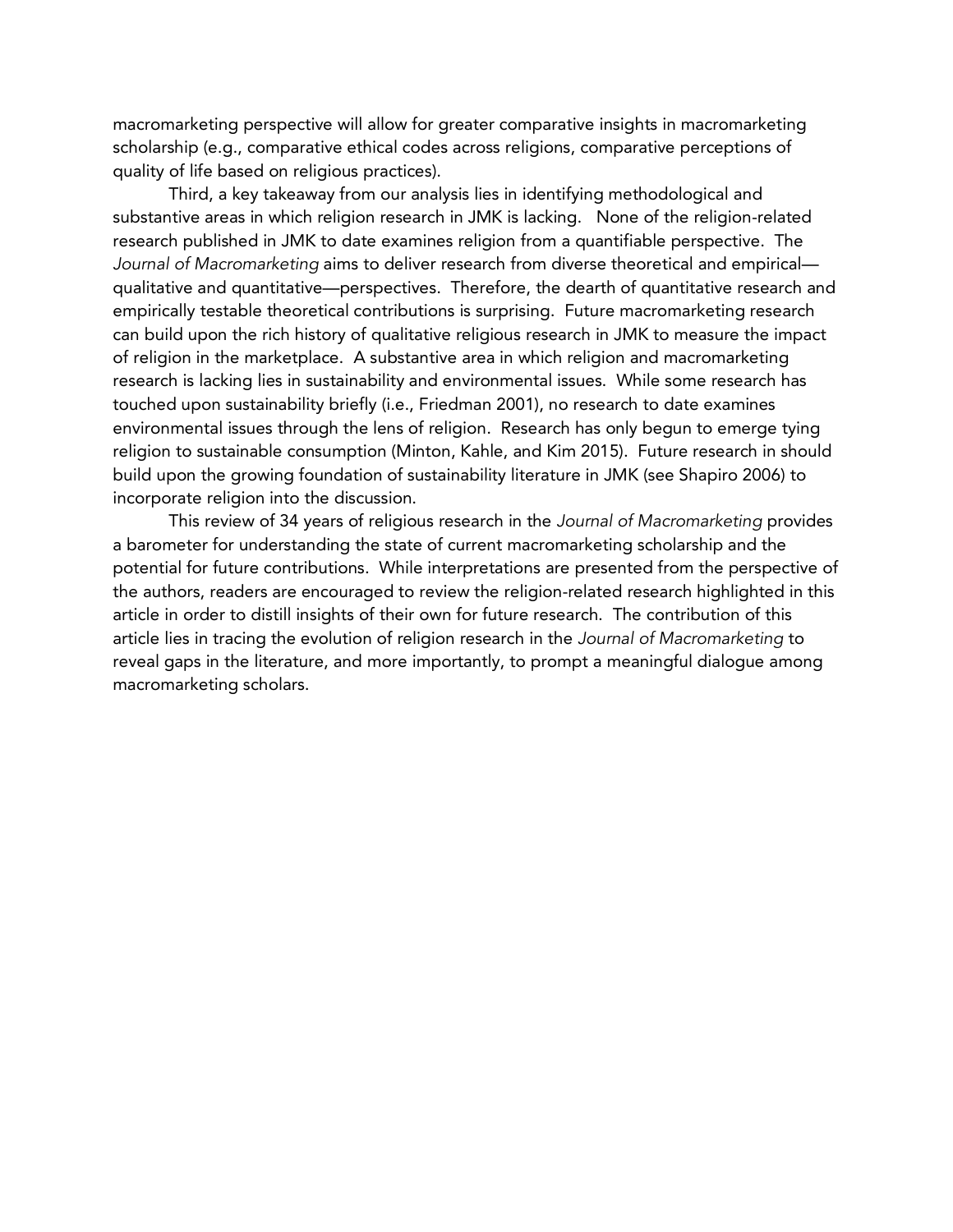#### References

- Arvidsson, Adam (2008), "The Ethical Economy of Customer Coproduction," *Journal of Macromarketing,* 28 (4), 326-338.
- Belk, Russell W. (1994), "Battling Worldliness in the New Zion: Mercantilism versus Homespun in Nineteenth-Century Utah," *Journal of Macromarketing*, 14 (1), 9-22.
- Brennan, Ross, Lynne Eagle, and David Rice (2010), "Medicalization and Marketing," *Journal of Macromarketing,* 30 (1), 8-22.
- Carman, James M. (1982), "Private Property and the Regulation of Vertical Channel Systems," *Journal of Macromarketing,* 2 (1), 20-26.
- Cayla, Julien, and Mark Elson (2012), "Indian Consumer Kaun Hai? The Class-Based Grammar of Indian Advertising," *Journal of Macromarketing*, 32 (3), 295-308.
- Comstock, Richard W. (1972), *The Study of Religion and Primitive Religions*, New York, NY: Harper & Row.
- DeBerry-Spence, Benét, Akon Elizabeth Ekpo, Mopelola Adelakun, and Hande Gunay (2013), "Toward Marketplace Diversity: A Multimeasure, Multidimensional Study of the Journal of Public Policy & Marketing," *Journal of Public Policy & Marketing,* 32 (Special Issue), 6-15.
- Dixon, Donald F. (2001), "Conspicuous Consumption versus the Protestant Ethic: The View from Pepys's Diary," *Journal of Macromarketing,* 21 (2), 146-155.
- Durkheim, Emile (1965), *The Elementary Forms of the Religious Life*, trans. Joseph Ward Swain, New York: The Free Press [Original work published 1915].
- Droge, Cornelia, Roger Calantone, Madhu Agrawal, and Robert Mackoy (1994), "The Consumption Culture and Its Critiques: A Framework for Analysis," *Journal of Macromarketing*, 13 (2), 32-45.
- Eckhardt, Giana M., and Humaira Mahi (2012), "Globalization, Consumer Tensions, and the Shaping of Consumer Culture in India," *Journal of Macromarketing*, 32 (3), 280-294.
- Ecklund, Elaine Howard, and Kristen Schultz Lee (2011), "Atheists and Agnostics Negotiate Religion and Family," *Journal for the Scientific Study of Religion,* 50 (4), 728-743.
- Einstein, Mara (2008), *Brands of Faith: Marketing Religion in a Commercial Age*, New York, NY: Routledge.
- Firat, A. Fuat, and Handan Vicdan (2008), "A New World of Literacy, Information Technologies, and the Incorporeal Selves Implications for Macromarketing Thought," *Journal of Macromarketing,* 28 (4), 381-396.
- Fitzgerald, Timothy (2000), *The Ideology of Religious Studies*, New York, NY: Oxford University Press.
- Ferrell, O. C., and Linda Ferrell (2007), "A Macromarketing Ethics Framework: Stakeholder Orientation and Distributive Justice," *Journal of Macromarketing*, 28 (1), 24-32.
- Friedman, Hershey H. (2001), "The Impact of Jewish Values on Marketing and Business Practices," *Journal of Macromarketing,* 21 (1), 74-80.
- Geertz, Clifford (1966), "Religion as a Cultural System," in Banton, Michael (Ed.), *Anthropological Approaches to the Study of Religion*, London, UK: Routledge.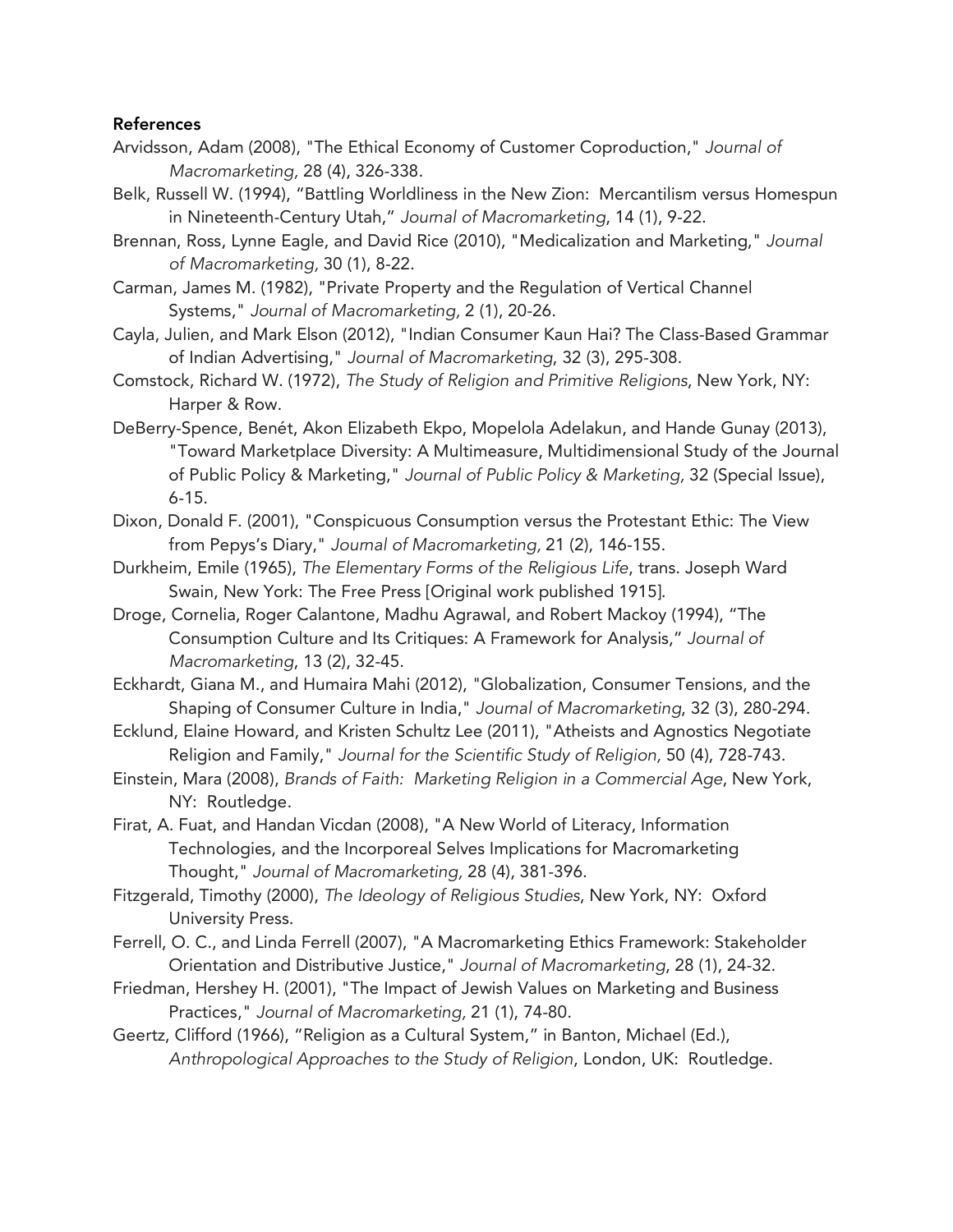Granger, Karen, Vinh Nhat Lu, Jodie Conduit, Roberta Veale, and Cullen Habel (2014), "Keeping the Faith! Drivers of Participation in Spiritually-based Communities," *Journal of Business Research,* 67 (2), 68-75.

Grierson, Bruce (May 2012), "The Atheist at the Breakfast Table," *Psychology Today*, 70-78.

- Guthrie, Stewart Elliott (1995), *Faces in the Clouds: A New Theory of Religion*, New York, NY: Oxford University Press.
- Hackett, Conrad and Brian J. Grim (2012, December), "The Global Religious Landscape: A Report on the Size and Distribution of the World's Major Religious Groups as of 2010," The Pew Forum on Religion & Public Life, available at http://www.pewforum.org/files/2014/01/global-religion-full.pdf.
- Hill, Ronald Paul (2002), "Compassionate Love, Agape, and Altruism: A New Framework for Understanding and Supporting Impoverished Consumers," *Journal of Macromarketing,* 22 (1), 19-31.
- Hill, Peter C. and Ralph W. Hood, eds (1999), *Measures of Religiosity*, Birmingham, AL: Religious Education Press.
- Hull, Bradley Z. (2008), "Frankincense, Myrrh, and Spices The Oldest Global Supply Chain?," *Journal of Macromarketing,* 28 (3), 275-288.
- Hunt, Shelby D., and Scott J. Vitell (2006), "The General Theory of Marketing Ethics: A Revision and Three Questions," *Journal of Macromarketing,* 26 (2), 143-153.
- Holbrook, Morris B. (2001), "The Millennial Consumer in the Texts of our Times: Evangelizing," *Journal of Macromarketing,* 21 (2), 181-198.
- Idinopulos, Thomas A. (1998), "What is Religion?," *Cross Currents*, 48 (3), 366-381.
- Jones, Brian D. G. and Eric H. Shaw (2006), "Historical Research in *the Journal of Macromarketing*, 1981–2005," *Journal of Macromarketing*, 26 (2), 178-192.
- Kale, Sudhir H. (2004), "Spirituality, Religion, and Globalization," *Journal of Macromarketing*, 24 (2), 92-107.
- Klein, Thomas A. (1987), "Prophets and Profits -- A Macromarketing Perspective on 'Economic Justice For All': Catholic Social Teaching and the U.S. Economy," *Journal of Macromarketing*, 7 (1), 59-77.
- Klein, Jill Gabrielle, and Ronald Paul Hill (2008), "Rethinking Macro-level Theories of Consumption Research Findings from Nazi Concentration Camps," *Journal of Macromarketing,* 28 (3), 228-242.
- Klein, Thomas A., and Gene R. Laczniak (2009), "Applying Catholic Social Teachings to Ethical Issues in Marketing," *Journal of Macromarketing,* 29 (3), 233-243.
- Krisjanous, Jayne (2014), "Examining the Historical Roots of Social Marketing Through the Lights in Darkest England Campaign." *Journal of Macromarketing*, 34 (4), 435-451.
- Kuzma, Ann, Andrew Kuzma, and John Kuzma (2009), "How Religion has Embraced Marketing and the Implications for Business," *Journal of Management and Marketing Research,* 2, 1-10.
- Laczniak, Gene R., and Thomas A. Klein (2010), "Caritas in Veritate: Updating Catholic Social Teachings for Macromarketing and Business Strategy," *Journal of Macromarketing,* 30 (3), 293-296.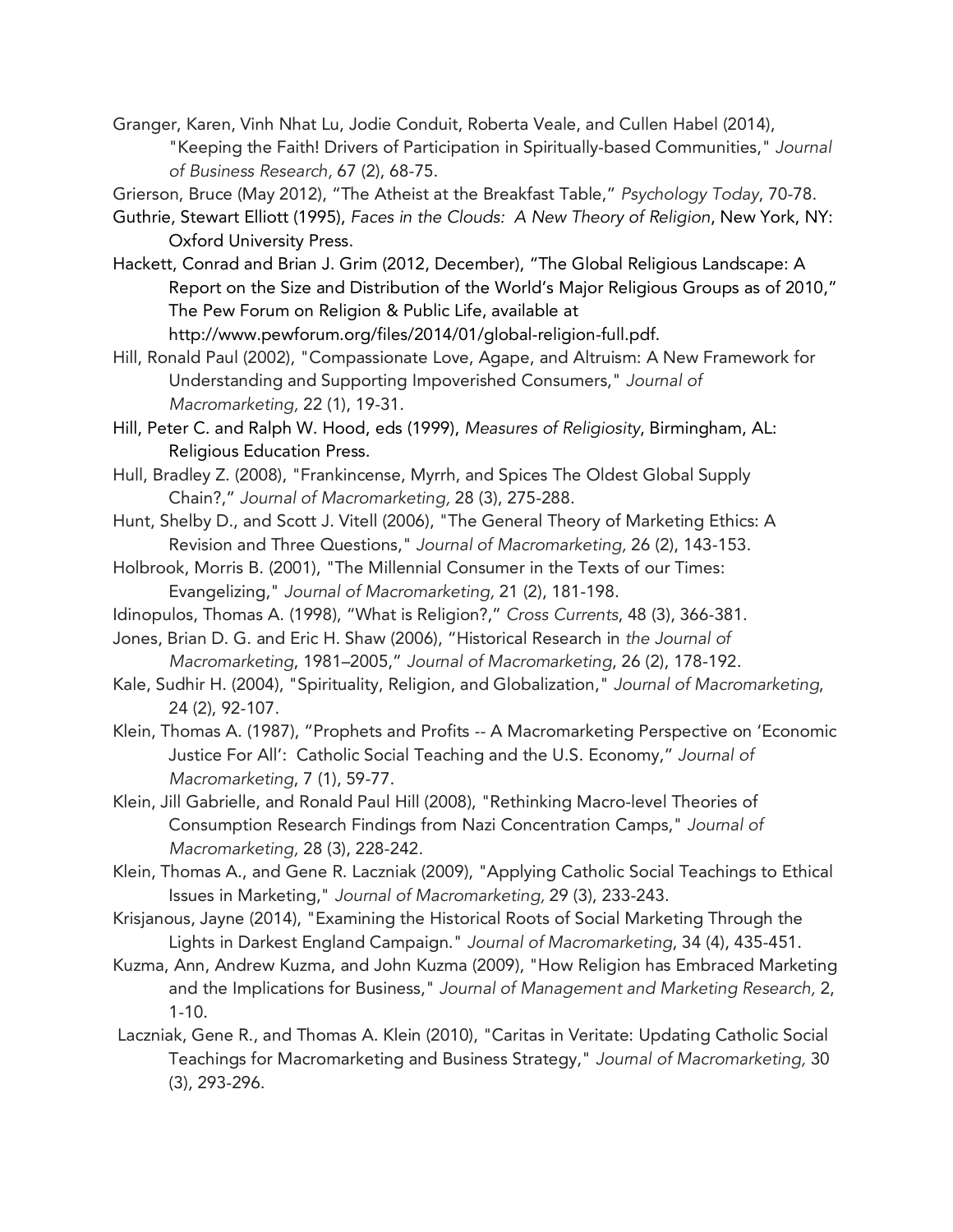- Laczniak, Gene R., and Patrick E. Murphy (2006), "Normative Perspectives for Ethical and Socially Responsible Marketing," *Journal of Macromarketing,* 26 (2): 154-177.
- Llamas, Rosa, and Russell Belk (2011), "Shangri-La Messing with a Myth," *Journal of Macromarketing*, 31 (3): 257-275.
- McDonagh, Pierre, and Andrea Prothero (2014), "Introduction to the Special Issue Sustainability as Megatrend I," *Journal of Macromarketing*, 34 (3), 248-252.
- Miller, Timothy, ed. (1995), *America's Alternative Religions*, Albany, NY: State University of New York Press.
- Minton, Elizabeth A., Lynn R. Kahle, and Chung-Hyun Kim (2015), "Religion and Motives for Sustainable Behaviors: A Cross-Cultural Comparison and Contrast," *Journal of Business Research*, in press.
- Mittelstaedt, John D. (2002), "A Framework for Understanding the Relationships between Religions and Markets," *Journal of Macromarketing*, 22 (1), 6-18.
- Mittelstaedt, John D., William E. Kilbourne, and Robert A. Mittelstaedt (2006), "Macromarketing as Agorology: Macromarketing Theory and the Study of the Agora," *Journal of Macromarketing,* 26 (2), 131-142.
- Monieson, David D. (1981), "What Constitutes Usable Knowledge in Macromarketing?," *Journal of Macromarketing*, 1 (1), 14-22.
- Nill, Alexander, and John A. Schibrowsky (2007), "Research on Marketing Ethics: A Systematic Review of the Literature," *Journal of Macromarketing*, 27 (3), 256-273.
- Oppenheimer, Mark (2013, August 2), "At Christian Companies, Religious Principles Complement Business Practices," *The New York Times*, available at http://www.nytimes.com/2013/08/03/us/at-christian-companies-religious-principlescomplement-business-practices.html?\_r=0.
- Shapiro, Stanley J. (2006), "A JMK-Based Macromarketing Doctoral-Level Reading List," *Journal of Macromarketing,* 26 (2), 250-255.
- Shapiro, Stanley J., Mark Tadajewski, and Clifford J. Shultz (2009), "Interpreting Macromarketing the Construction of a Major Macromarketing Research Collection," *Journal of Macromarketing*, 29 (3), 325-334.
- Shechter, Relli (2011) "Glocal Conservatism: How Marketing Articulated a Neotraditional Saudi Arabian Society during the First Oil Boom, c. 1974–1984," *Journal of Macromarketing,*  31 (4), 376-386.
- Spiggle, Susan (1994), "Analysis and Interpretation of Qualitative Data in Consumer Research," *Journal of Consumer Research,* 21 (3), 491-503.
- Stemler, Steven E. (2004), "A Comparison of Consensus, Consistency, and Measurement Approaches to Estimating Interrater Reliability," *Practical Assessment, Research & Evaluation*, 9(4), available at http://pareonline.net/getvn.asp?v=9&n=4.
- Stremersch, Stefan, and Peter C. Verhoef (2005), "Globalization of Authorship in the Marketing Discipline: Does It Help or Hinder the Field?," *Marketing Science,* 24 (4), 585-594.
- Smith, Wilfred Cantwell (1962), *The Meaning and End of Religion*, New York, NY: Mentor Books.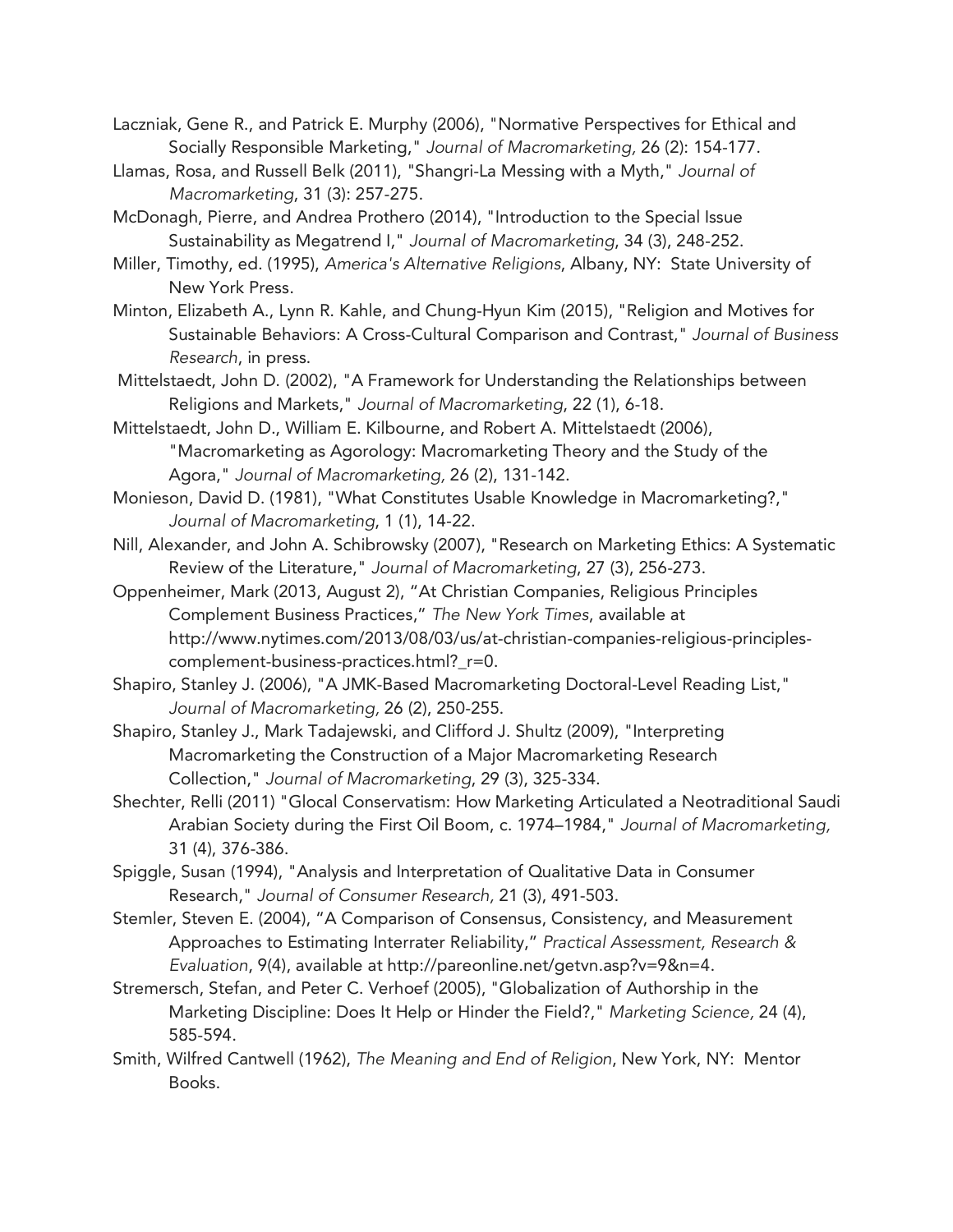- Tadajewski, Mark (2009), "Quaker Travels, Fellow Traveler? Wroe Alderson's Visit to Russia During the Cold War," *Journal of Macromarketing*, 29 (3), 303-324.
- Takhar, Amandeep, Pauline Maclaran, and Lorna Stevens (2012), "Bollywood Cinema's Global Reach: Consuming the 'Diasporic Consciousness'," *Journal of Macromarketing*, 32 (3), 266-279.
- Thompson, Craig J. (1997), "Interpreting Consumers: A Hermeneutical Framework for Deriving Marketing Insights from the Texts of Consumers' Consumption Stories," *Journal of Marketing Research,* 34 (4), 438-455.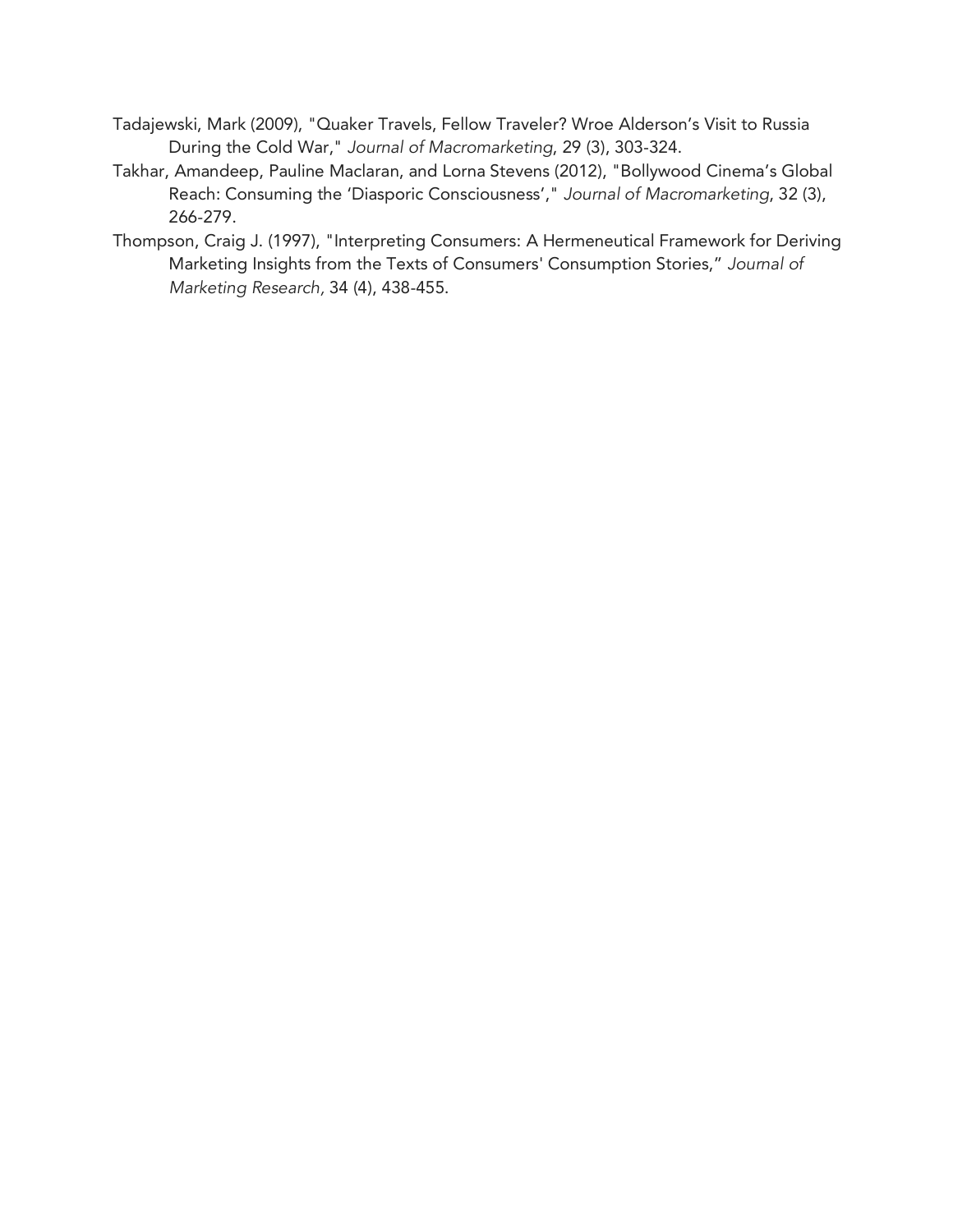|  |  |  |  |  | Table 1. Final List of Journal of Macromarketing Articles Included in the Analysis |  |  |  |  |  |  |
|--|--|--|--|--|------------------------------------------------------------------------------------|--|--|--|--|--|--|
|--|--|--|--|--|------------------------------------------------------------------------------------|--|--|--|--|--|--|

| <b>Authors</b><br>(Publication Date)              | Title                                                                                                                                  | <b>Religion-Related Relevance</b>                                                                                                                                                              |
|---------------------------------------------------|----------------------------------------------------------------------------------------------------------------------------------------|------------------------------------------------------------------------------------------------------------------------------------------------------------------------------------------------|
| Klein (1987)                                      | Prophets and Profits -- A Macromarketing Perspective on<br>"Economic Justice For All: Catholic Social Teaching and the<br>U.S. Economy | Presents a comprehensive analysis of the 1986 Bishops'<br>Economic Letter issued by the U.S. National Conference of<br>Catholic Bishops                                                        |
| Droge, Calantone,<br>Agrawa, and Mackoy<br>(1993) | The Consumption Culture and Its Critiques: A Framework for<br>Analysis                                                                 | Discusses traditional critiques of consumer culture from various<br>spiritual and ideological perspectives                                                                                     |
| Belk (1994)                                       | Battling Worldliness in the New Zion: Mercantilism versus<br>Homespun in Nineteenth-Century Utah                                       | Evaluates historical Mormon church leaders' discourses to<br>understand the ideological tensions between American<br>mercantilism (e.g., retail) and Mormon homespun<br>manufacturing          |
| Friedman (2001)                                   | The Impact of Jewish Values on Marketing and Business<br>Practices                                                                     | Explores the impact of Judaism on marketing and business, not<br>only in such areas as business ethics but also in corporate social<br>responsibility and attitudes toward business and wealth |
| Dixon (2001)                                      | Conspicuous Consumption versus the Protestant Ethic: The<br>View from Pepys's Diary                                                    | Investigates the interplay between Protestant religious<br>teachings and conspicuous consumption practices emerging in<br>London in the 1660s                                                  |
| Holbrook (2001)                                   | The Millennial Consumer in the Texts of Our Times:<br>Evangelizing                                                                     | Examines consumer culture through the lens of evangelism                                                                                                                                       |
| Hill (2002)                                       | Compassionate Love, Agape, and Altruism: A New Framework<br>for Understanding and Supporting Impoverished Consumers                    | Employs agape, the Judeo-Christian tradition of other-centered<br>love (e.g., "love thy neighbor") as a paradigm for<br>understanding the treatment of impoverished consumers                  |
| Mittelstaedt (2002)                               | A Framework for Understanding the Relationships between<br>Religions and Markets                                                       | Offers a descriptive model for understanding the complexity of<br>interactions between religions and religious institutions and<br>markets and market participants                             |
| Kale (2004)                                       | Spirituality, Religion, and Globalization                                                                                              | Identifies five main trends in spirituality and religion as a result<br>of contemporary globalization                                                                                          |
| Klein and Hill (2008)                             | Rethinking Macro-level Theories of Consumption: Research<br>Findings from Nazi Concentration Camps                                     | Explores consumer behavior of Jewish survivors of Nazi<br>concentration camps                                                                                                                  |
| Klein and Laczniak (2009)                         | Applying Catholic Social Teachings to Ethical Issues in<br>Marketing                                                                   | Applies Catholic principles to the scholarly understanding of<br>marketing ethics                                                                                                              |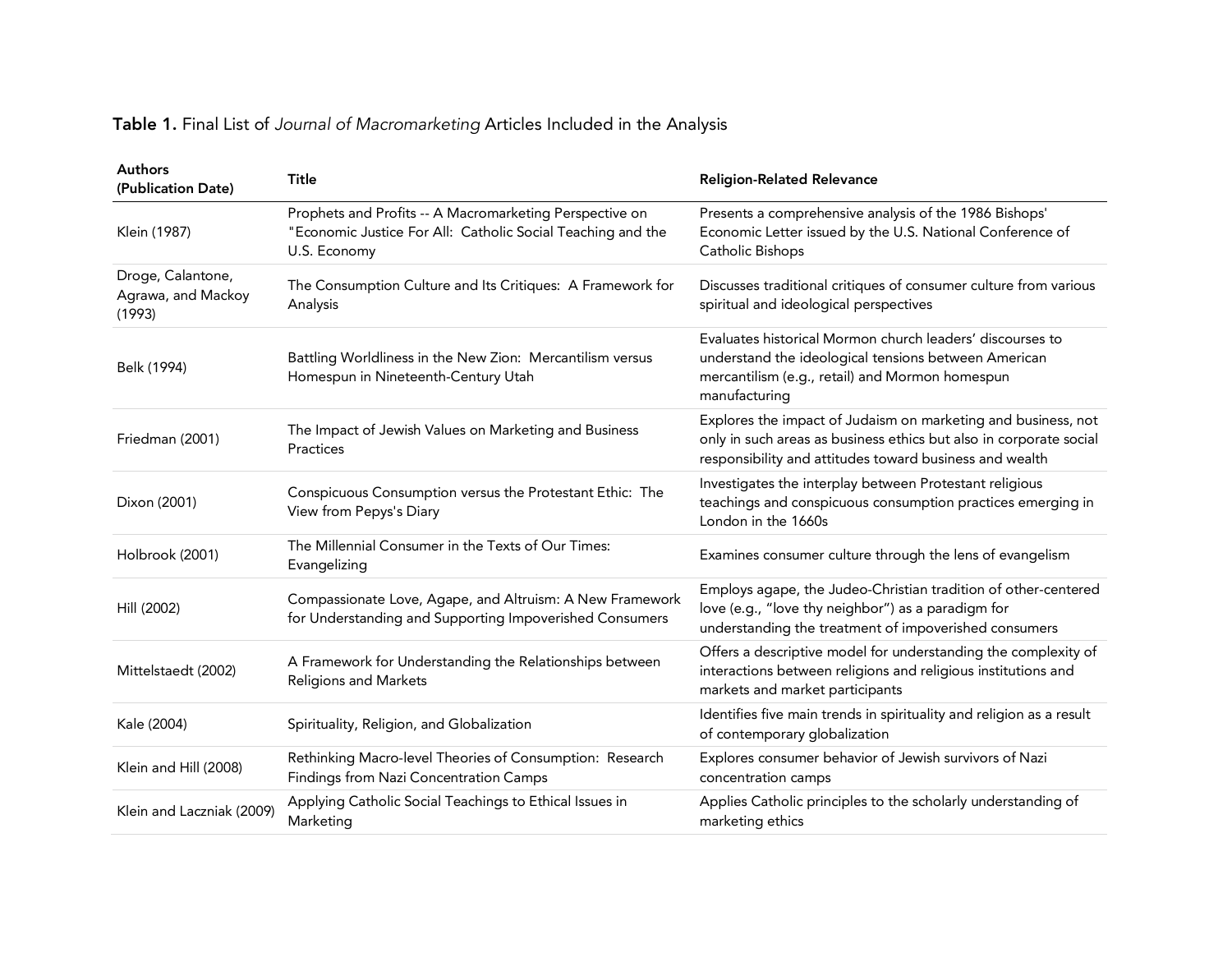| Tadajewski (2009)                       | Quaker Travels, Fellow Traveler? Wroe Alderson's Visit to<br>Russia during the Cold War                                             | Examines the experience of marketing scholar Wroe Alderson<br>and the role of Quaker belief system in his life                                                                                           |
|-----------------------------------------|-------------------------------------------------------------------------------------------------------------------------------------|----------------------------------------------------------------------------------------------------------------------------------------------------------------------------------------------------------|
| Laczniak and Klein (2010)               | Caritas in Vertitate: Updating Catholic Social Teachings for<br>Macromarketing and Business Strategy                                | Provides an update to Klein and Lacziak (2009), demonstrating<br>the value of Catholic social teachings in business ethics and<br>strategy                                                               |
| Llamas and Belk (2011)                  | Shangri-La: Messing with a Myth                                                                                                     | Identifies the marketization of Tibetan Buddhism as a key<br>component in the mysticism, construction, and staged tourism<br>spectacle of Shangri-La                                                     |
| Shechter (2011)                         | Glocal Conservatism: How Marketing Articulated a<br>Neotraditional Saudi Arabian Society during the First Oil Boom,<br>c. 1974–1984 | Explores the making of a Saudi Arabian mass consumer society,<br>in which the Islamic religious virtues of the Saudi state were<br>challenged, negotiated, and upheld to varying degrees                 |
| Cayla and Elson (2012)                  | Indian Consumer Kaun Hai? The Class-Based Grammar of Indian<br>Advertising                                                          | Aims to understand the diversity of "Indian consumer"<br>narratives represented through Hindi versus English language<br>publications, including representations of religious symbols and<br>rituals     |
| Eckhardt and Mahi (2012)                | Globalization, Consumer Tensions, and the Shaping of<br>Consumer Culture in India                                                   | Examines consumer tensions arising in India's transitional<br>marketplace in which consumer desires conflict with or support<br>cultural values, largely driven by religion (e.g., Hinduism, Islam)      |
| Takhar, Maclaran, and<br>Stevens (2012) | Bollywood Cinema's Global Reach: Consuming the "Diasporic<br>Consciousness"                                                         | Discusses the influence of the Bollywood film genre as an<br>important cultural reference point for young third generation<br>British Sikhs seeking to understand their Indian roots                     |
| Krisjanous (2014)                       | Examining the Historical Roots of Social Marketing Through the<br>Lights in Darkest England Campaign                                | Explores how the "Lights in Darkest England" match campaign,<br>initiated by the evangelical Salvation Army (formerly Salvation<br>Mission Church), induced social change to create better<br>workplaces |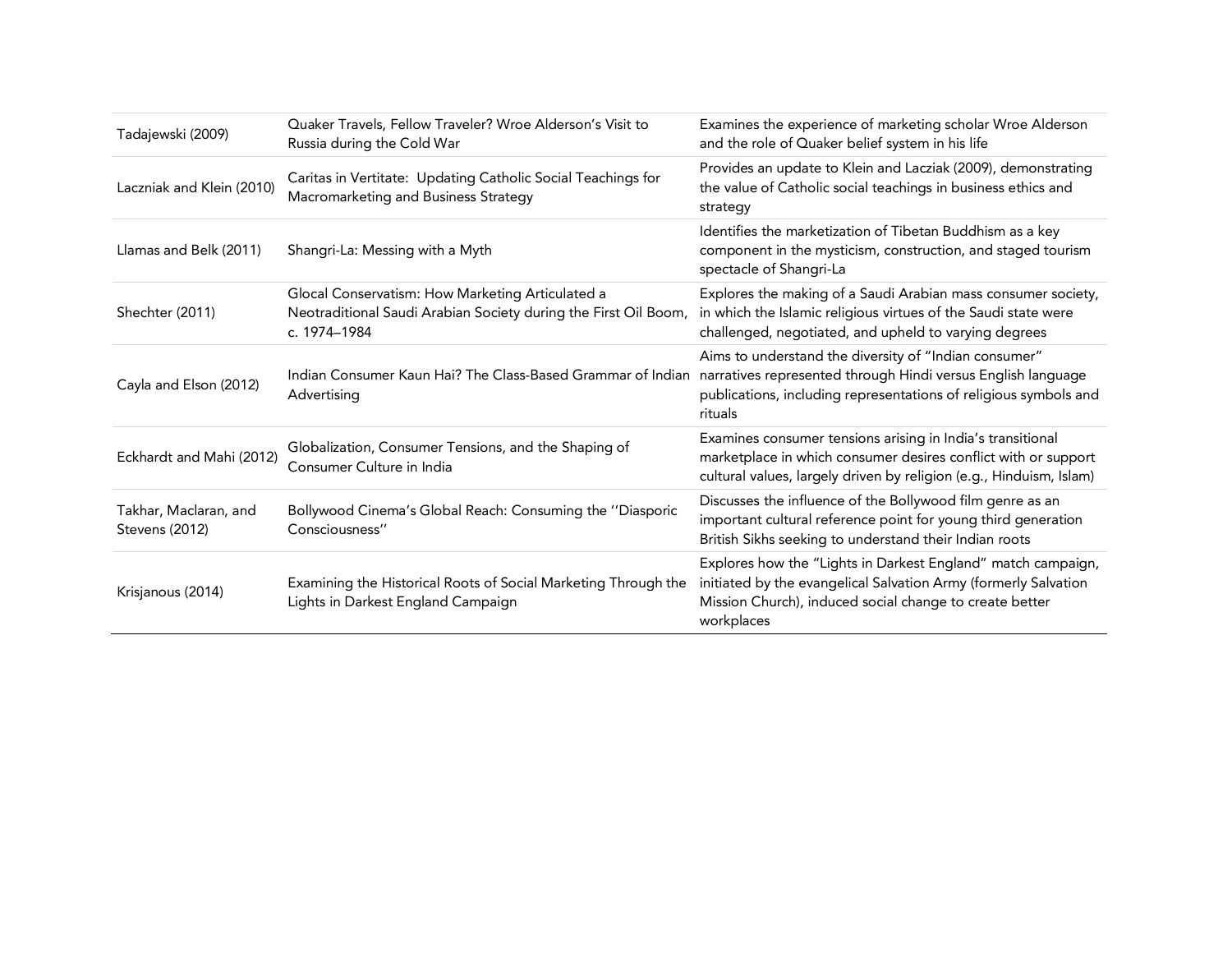| <b>Topic Area</b>                                 | <b>Topic Description</b>                                                                                                             | <b>Articles</b> |
|---------------------------------------------------|--------------------------------------------------------------------------------------------------------------------------------------|-----------------|
| <b>Consumer Culture and Behavior</b>              | How goods are created, bought, and<br>used within the context of cultural<br>ideas and activities                                    | 11              |
| Market Systems Dynamics                           | How markets are created and<br>shaped                                                                                                | 8               |
| Globalization                                     | How companies, products, or ideas<br>spread throughout the world                                                                     | 6               |
| Perceptions of the Market                         | Theoretical or critical interpretation<br>of the market's function in society                                                        | 4               |
| Quality of Life Marketing                         | How marketing practices enhance<br>consumer well-being while<br>preserving the well-being of the firm                                | 4               |
| Macromarketing History                            | The history of marketing practices<br>and/or macromarketing thought                                                                  | 3               |
| <b>Marketing Ethics</b>                           | The moral principles and standards<br>defining acceptable conduct in the<br>marketplace                                              | 3               |
| Socioeconomic Development                         | The capabilities of markets to foster<br>economic growth, stability, and<br>justice in emerging economies                            | 3               |
| Distributive Justice                              | How benefits and burdens of an<br>economic community are fairly<br>assigned to its members                                           | 1               |
| Sustainability and Environmental<br><b>Issues</b> | The long-term maintenance of<br>wellbeing via resource-sustainable,<br>ecosustainable, and welfare-<br>sustainable development paths | 0               |

# Table 2. Content Analysis by Research Topic

Notes: Cell entries are reported as the number of articles that received the respective macromarketing topic category code from the sample of all religion-related articles (n = 19). Articles featuring multiple macromarketing topics received more than one topic category code. Fifteen articles received more than one macromarketing topic category code.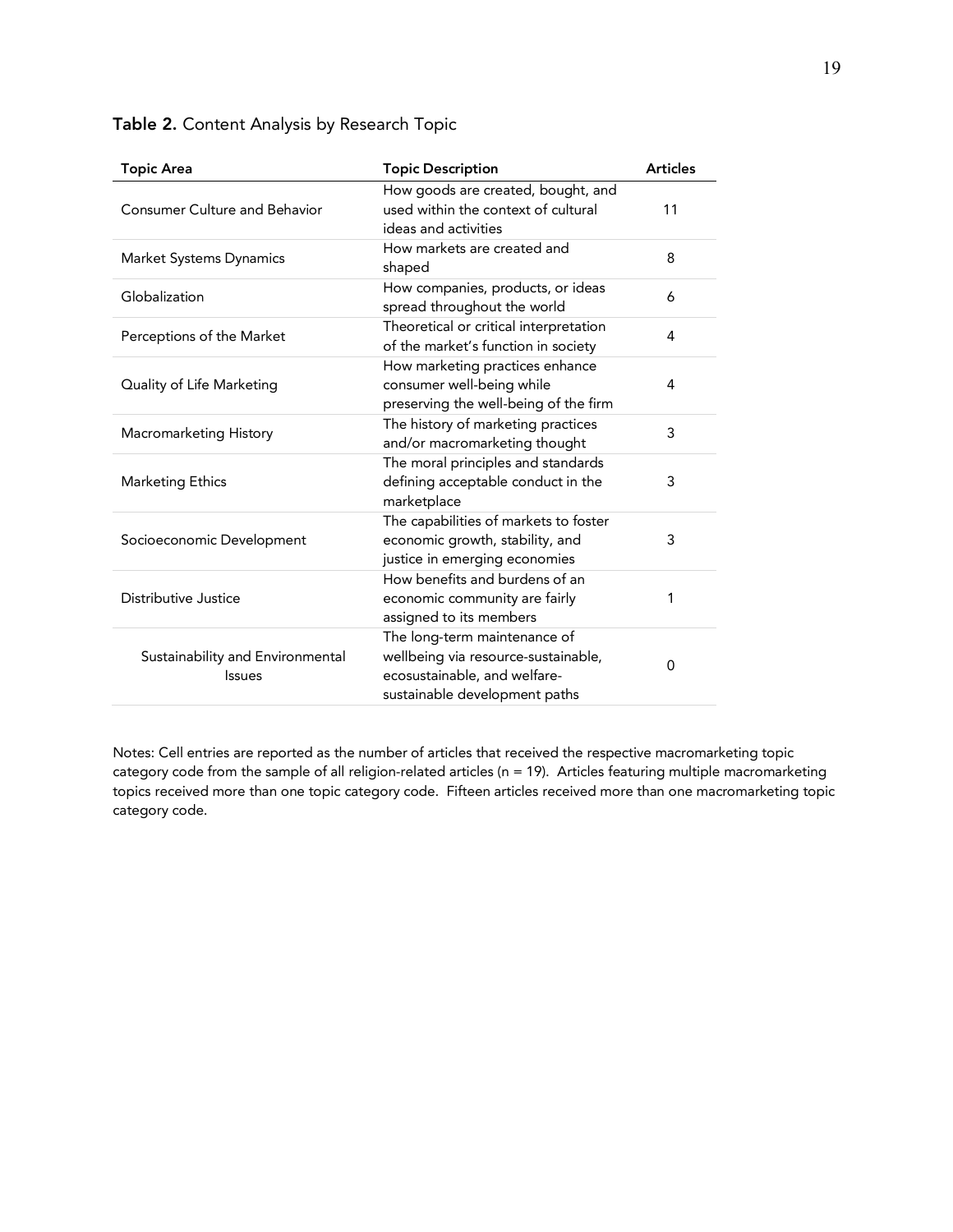# Table 3. Content Analysis by Relevance of Religion

| <b>Relevance of Religion</b>                          | <b>Articles</b> |
|-------------------------------------------------------|-----------------|
| The Impact of Religion on Macromarketing Issues       |                 |
| The Impact of Macromarketing Issues on Religion       |                 |
| Religion as a Theoretical Perspective                 | 6               |
| Religious Groups/Individuals as a Research<br>Context |                 |

Notes: Cell entries are reported as the number of articles that received the respective relevance of religion category code from the sample of all religion-related articles ( $n = 19$ ). Each article can only be assigned to one 'relevance of religion' category.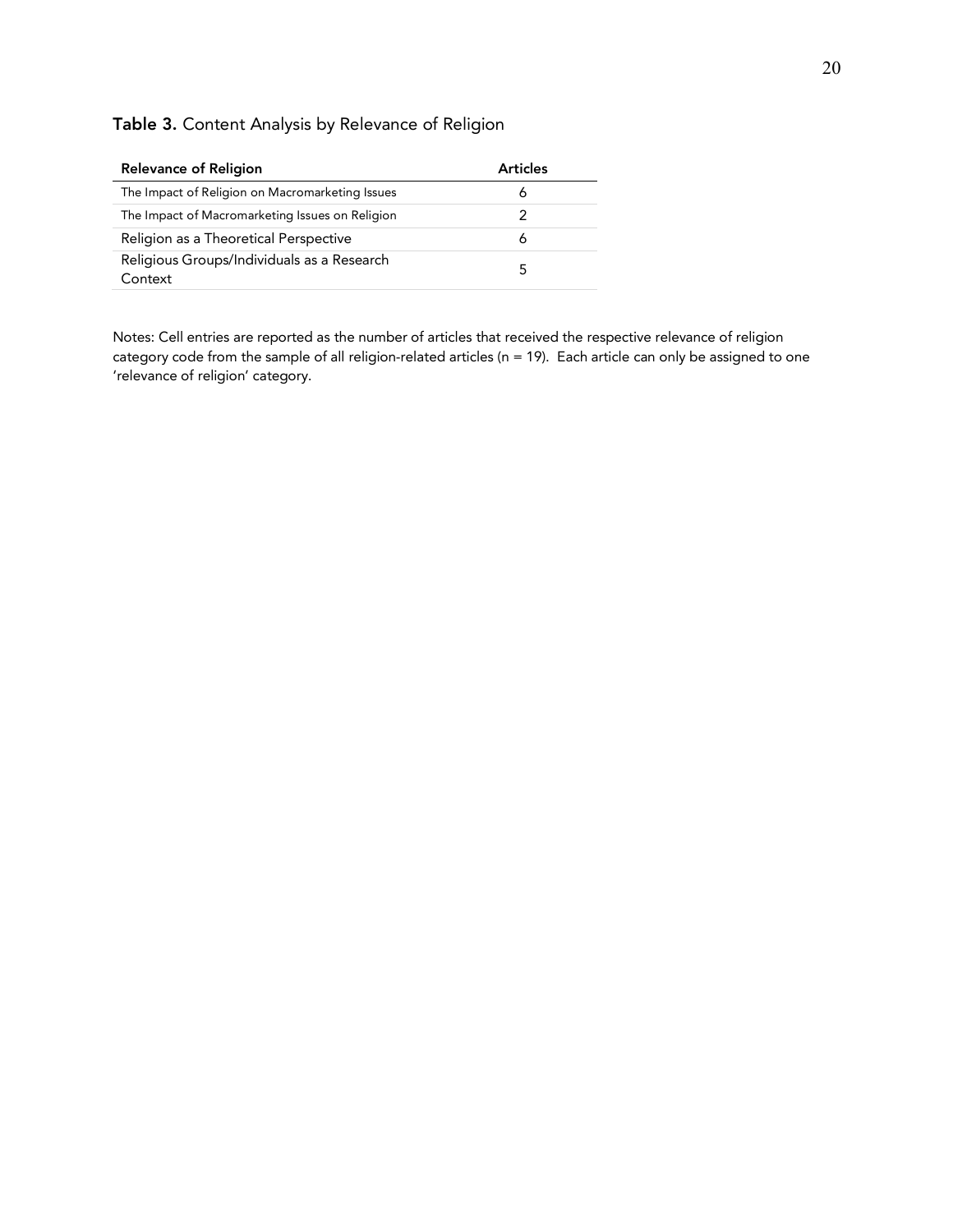# Table 4. Primary Religion of Interest

| Religion                          | <b>Articles</b> |
|-----------------------------------|-----------------|
| Christian Protestant              | 4               |
| Catholic                          | 3               |
| Hinduism                          | 3               |
| General Religion and Spirituality | 2               |
| Christian Evangelicalism          | $\mathcal{P}$   |
| Islam                             | $\mathcal{P}$   |
| Judaism                           | $\mathcal{P}$   |
| Ouaker                            | 2               |
| <b>Buddhist</b>                   | 1               |
| Mormonism                         | 1               |
| Puritan                           | 1               |
| Sikh                              | 1               |
|                                   |                 |

Notes: Cell entries are reported as the number of articles that received a focal religion category code from the sample of all religion-related articles (n = 19). Three articles centered on multiple religions and received more than one religion code.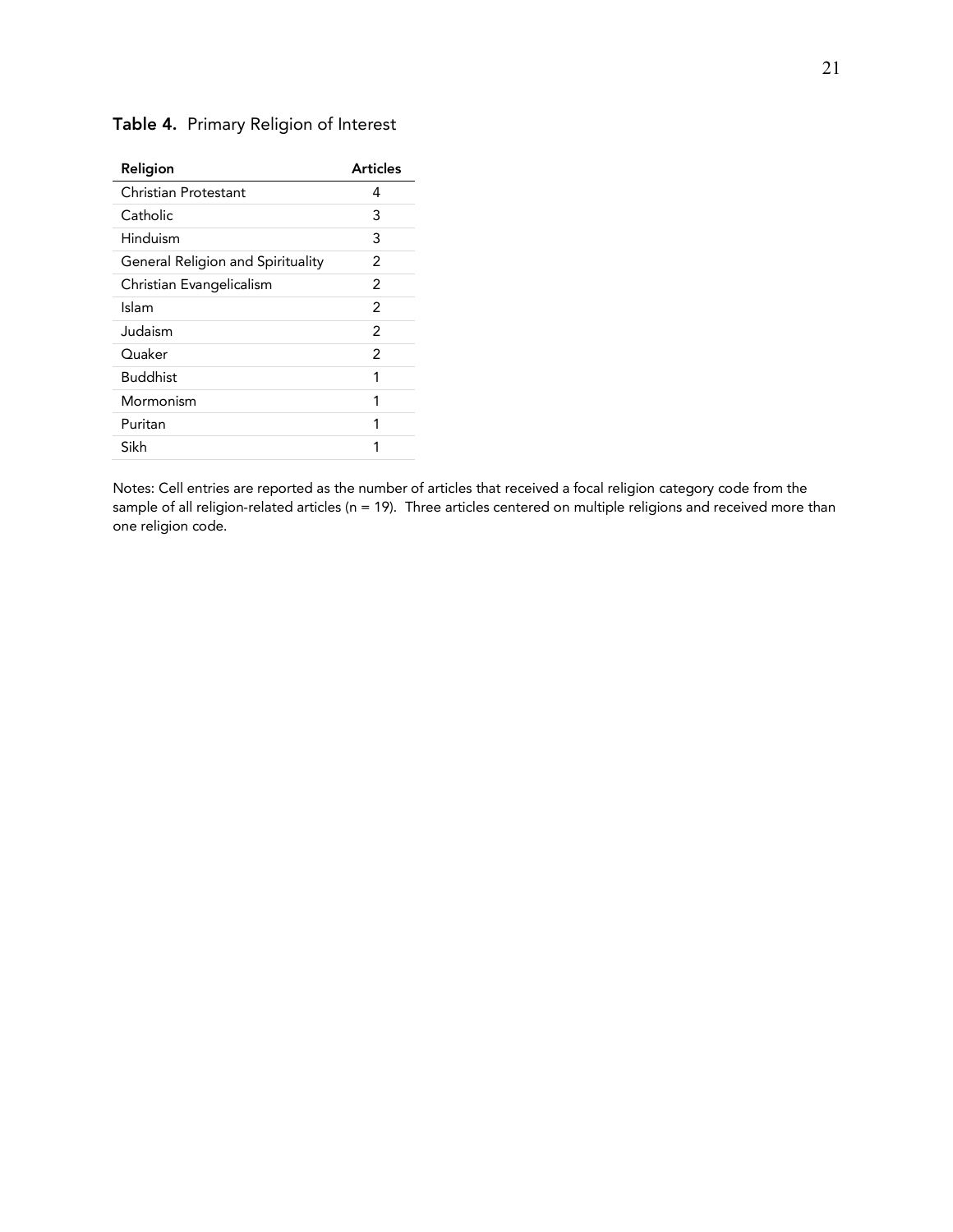| Research Method      | <b>Articles</b> |
|----------------------|-----------------|
| <b>Text Analysis</b> | 11              |
| Interviews           | 5               |
| Ethnography          | Δ               |
| <b>Focus Groups</b>  |                 |
| Netnography          |                 |
| Case Method          |                 |

# Table 5. Types of Empirical Research Methods

Notes: Cell entries are reported as the number of articles that received the respective empirical methodology category code from the sample of empirical religion-related articles (n = 15). Multi-method articles received more than one methodology code. Four articles employed two methods. Two articles employed three methods.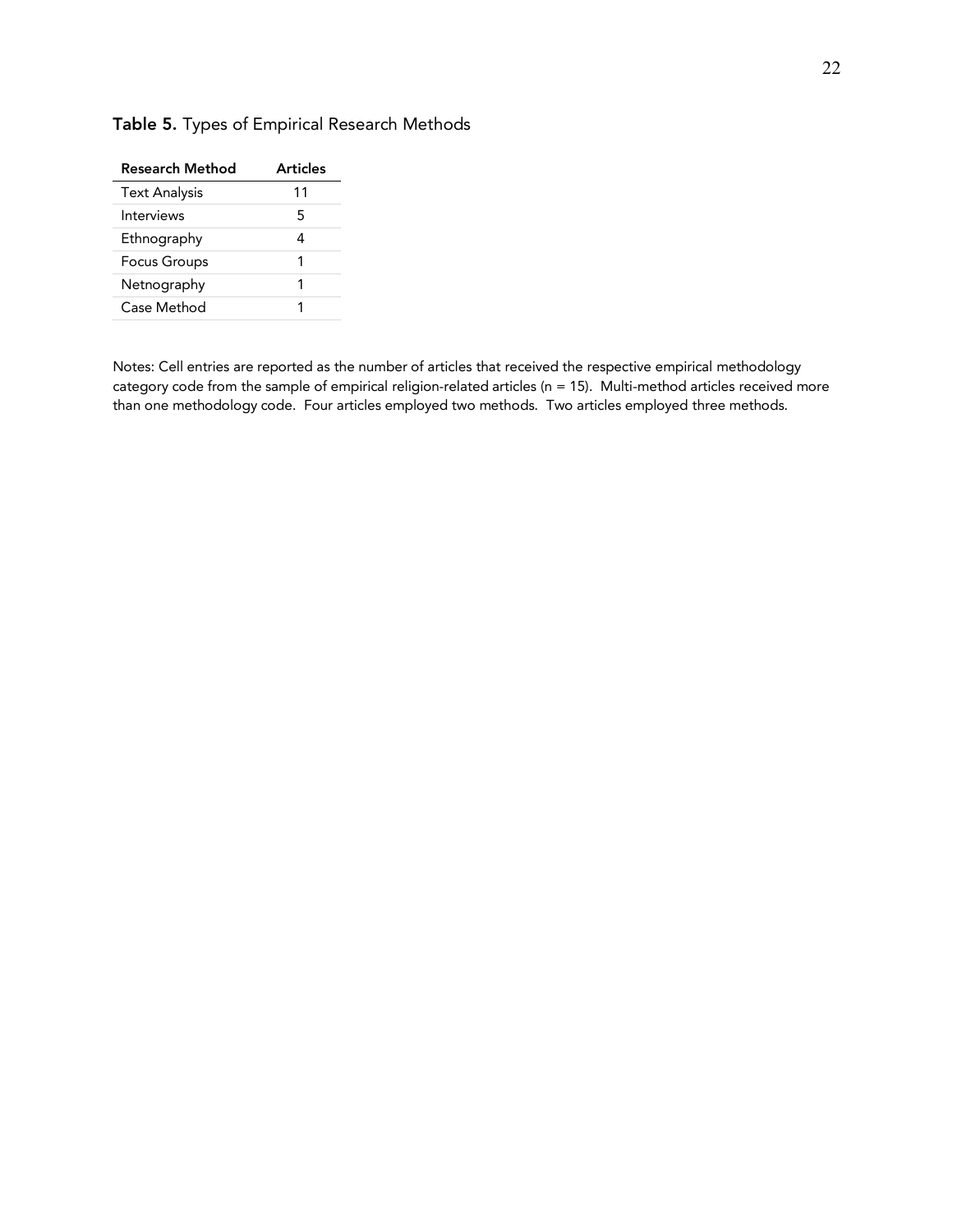| Rank                                | Authors |
|-------------------------------------|---------|
| Doctoral Student                    | 2       |
| Assistant Professor (or equivalent) | 4       |
| Associate Professor (or equivalent) | 8       |
| Full Professor (or equivalent)      | 12      |
| Department Chair                    | 1       |
| Senior Associate Dean               | 1       |
| Non-Academic                        | 2       |

# Table 6. Author Representation by Rank at Time of Publication

Notes: Cell entries are reported as the number of authors that received the respective career rank code from the sample of total authors (n = 30). Authors who published more than one paper in our study are counted for each individual publication, as each publication is unique and rank changed between publications for some authors in this analysis.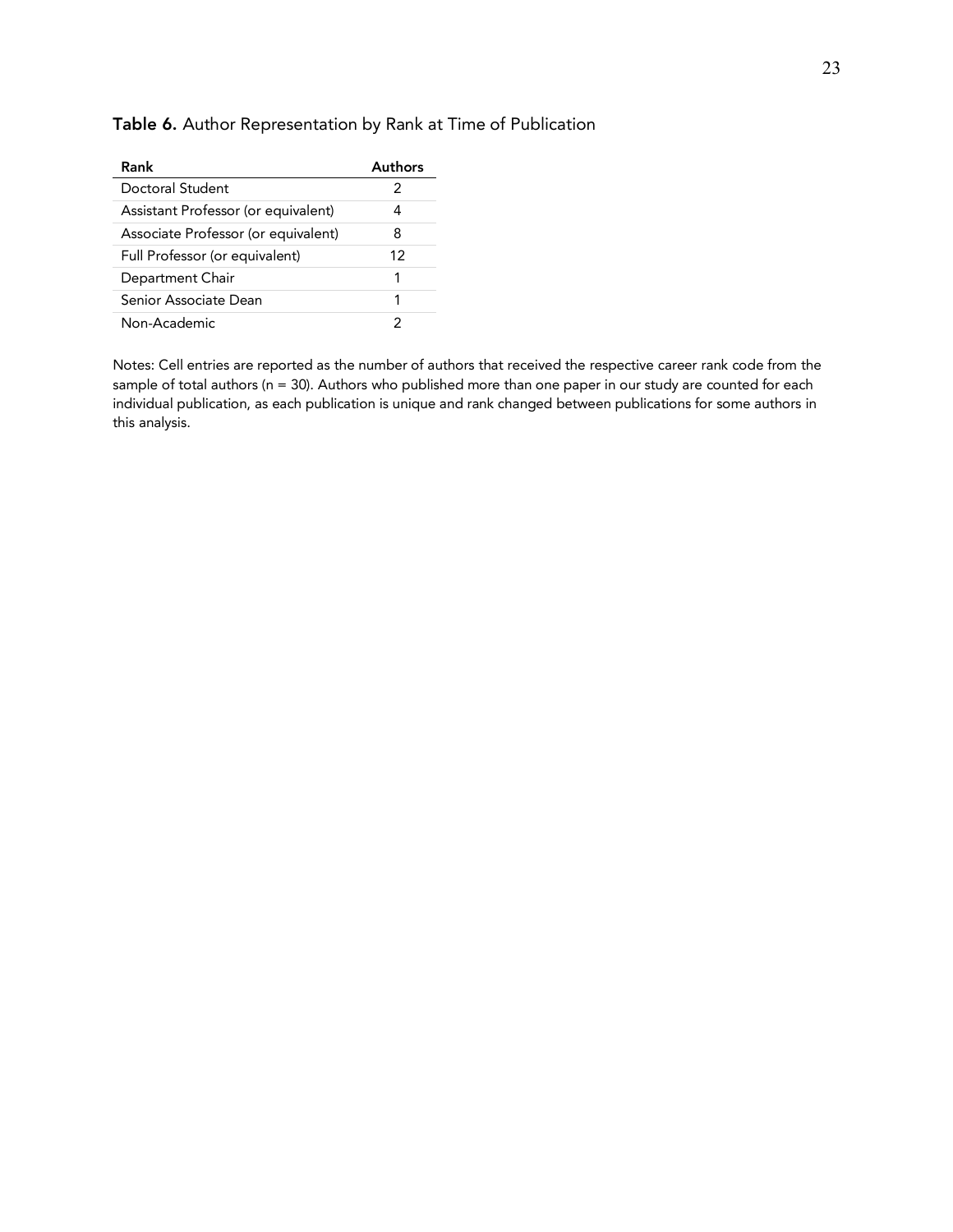# Table 7. Author Representation by Religious University Affiliation

| University                  | <b>Religious Affiliation</b>                |
|-----------------------------|---------------------------------------------|
| Marquette University, USA   | Roman Catholic (Jesuit)                     |
| University of Portland, USA | Roman Catholic (Congregation of Holy Cross) |
| Villanova University, USA   | Roman Catholic (Order of Saint Augustine)   |

Notes: Gene R. Lacznaik (Marquette University) published two papers (2009, 2010).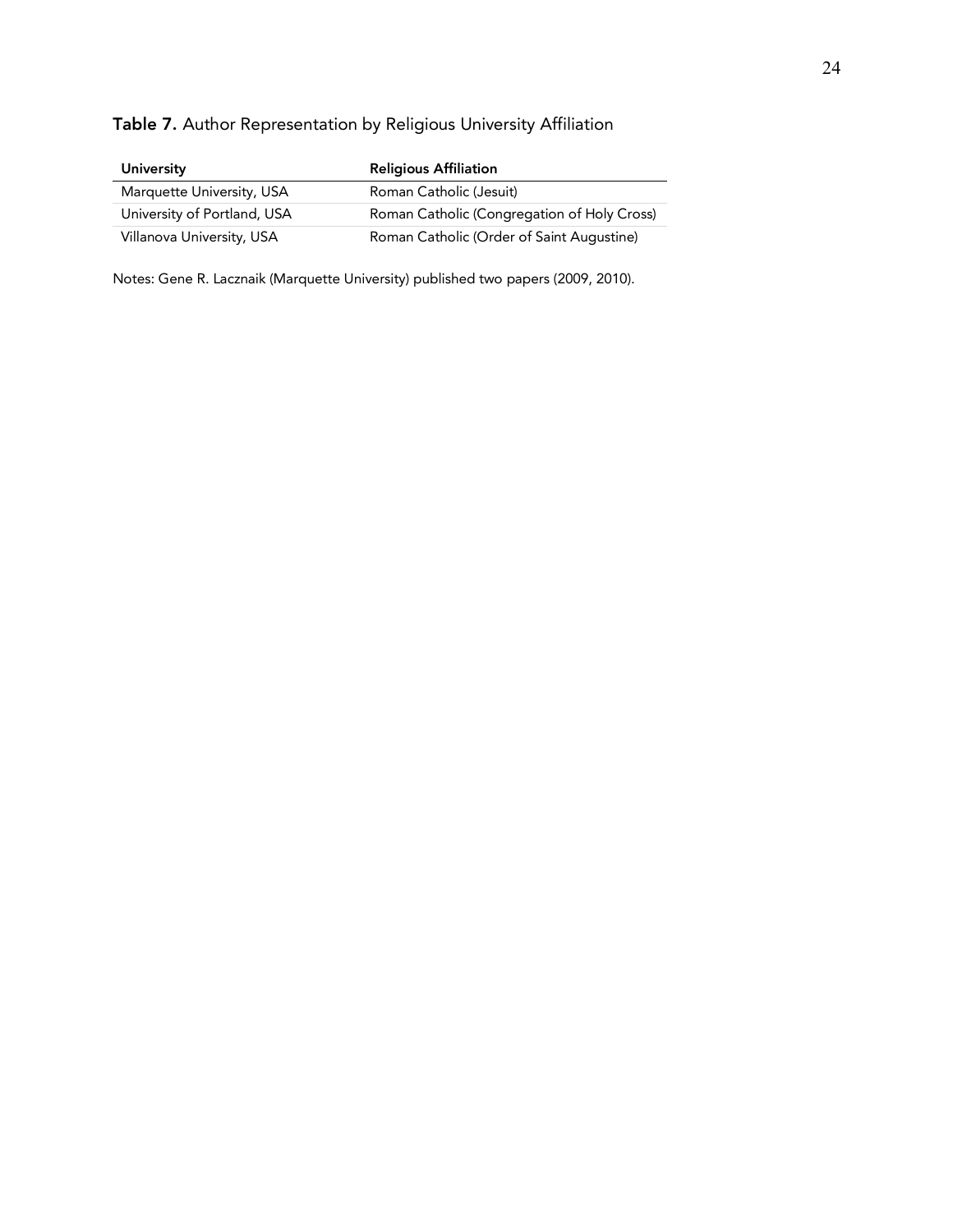| Country              | Authors        |
|----------------------|----------------|
| <b>United States</b> | 18             |
| United Kingdom       | 4              |
| Australia            | $\mathfrak{p}$ |
| Canada               | 1              |
| Israel               | 1              |
| New Zealand          | 1              |
| Singapore            | 1              |
| Spain                | 1              |
| Other                |                |

#### Table 8. Author Representation by Country of University or Firm Affiliation

Notes: Cell entries are reported as the number of authors that received the respective country of university or firm affiliation code from the sample of total authors (n = 30). Authors who published more than one religion-related paper are counted for each individual publication, as each publication is unique and affiliation changed between publications for some authors. 'Other' includes Donald F. Dixon (2001) who was retired at the time of his religionrelated publication and considered an "independent scholar."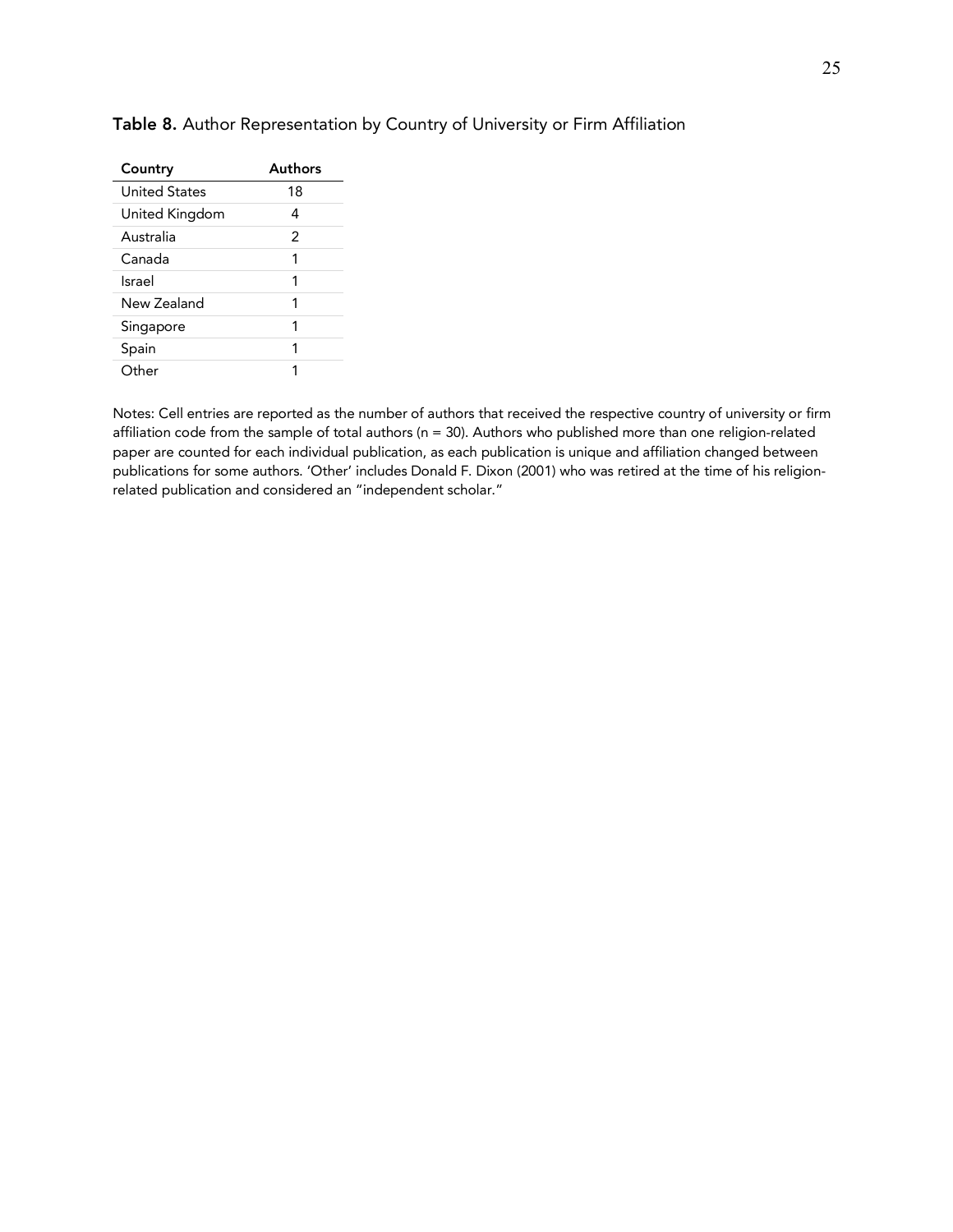

Figure 1. Frequency of *Journal of Macromarketing* Religion Publications (1981-2014)